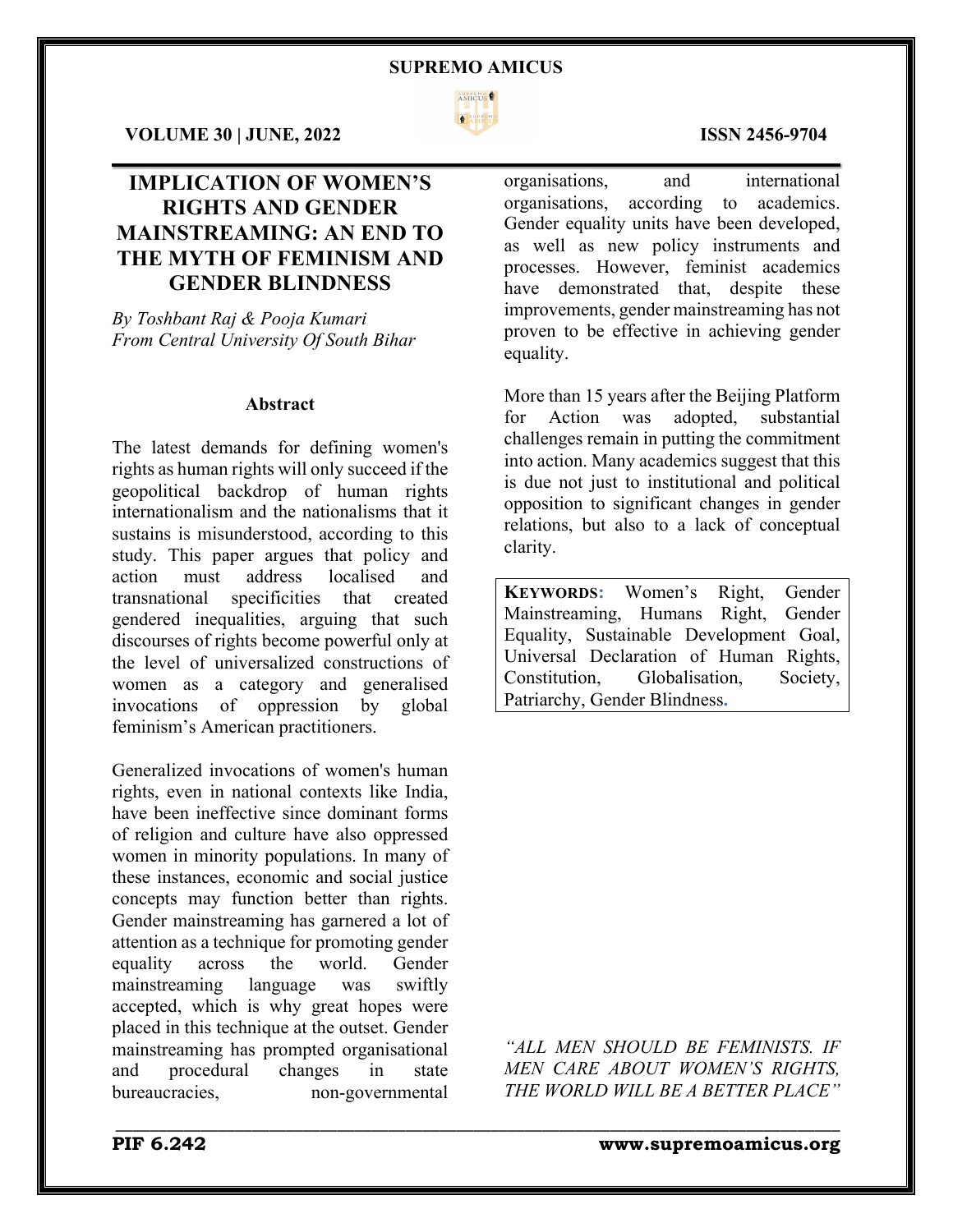

\_\_\_\_\_\_\_\_\_\_\_\_\_\_\_\_\_\_\_\_\_\_\_\_\_\_\_\_\_\_\_\_\_\_\_\_\_\_\_\_\_\_\_\_\_\_\_\_\_\_\_\_\_\_\_\_\_\_\_\_\_\_\_\_\_\_\_\_\_\_\_\_\_\_\_\_\_\_\_\_\_\_\_\_\_

# **VOLUME 30 | JUNE, 2022 ISSN 2456-9704**

# - **JOHN LEGEND1**

# **1. INTRODUCTION**

**G**ender mainstreaming continues to exist as a widely acknowledged solitary approach en route to accomplish the objective realizing gender equality and neutrality. It implicates the assimilation of a gender prospect into the construction, arrangement, implementation, monitoring along with appraisal of rules or methods and supervisory actions with an opinion to stimulate equality between women and men to combat discrimination that has been accepted by governments and international organizations.2

Women and men have specific obligations and lifestyle environment and outlooks, along with inequitable means of arriving to dominate above skill, assets, human rights and associations, together with the justice structure.<sup>3</sup> The circumstances of women and men likewise vary corresponding to nation, locality, generation, cultural or communal genesis, or additional determinants. The objective of gender mainstreaming is to hold toward historical dissimilarities, in order that they enhance both women and men as well as neither to merge inequality but embellish gender egalitarianism, that aspires to resolve frequently concealed gender discriminations.

Women's Right are the physical foundation of Human Rights and was first used at the United Nations World Conference on Human Rights in Vienna in 1993, where through the slogan the true intention and message was conveyed as "*human rights are women's rights and women's rights are human rights*."4 Gender inequality, which persists across the world, tends to reduce labour productivity and the efficiency of labour allocation in families and the economy, exacerbating unequal resource distribution. It also adds to the non-monetary components of poverty, such as a lack of security, opportunity, and empowerment, which reduce both men and women's quality of life. While women and girls pay the heaviest and most immediate consequences of inequality, the effects are felt across society, stifling growth and poverty reduction.5

While considering the structure of human rights from women's perspective, women have shown how prevailing human rights explanation and its application becomes unsuccessful to explain for the method in which already acknowledged as human rights abuses generally influence women negatively because of their gender.<sup>6</sup> This concept verbally recognize authority emphasis on the actual approach and actions, but also marks out that there are ambit or range within these accepted explanations that are gender centric

828/9789241506809 eng.pdf> [Accessed 20 September 2021].

<sup>&</sup>lt;sup>1</sup> United Nations Human Rights has awarded John Legend its second annual High Note Global Prize in recognition of his career as a musician and activist fighting for social justice

<sup>2</sup> Un.org. 2021. OSAGI Gender Mainstreaming. [online] Available at: <https://www.un.org/womenwatch/osagi/gendermain streaming.htm> [Accessed 20 September 2021].

Apps.who.int. 2021. [online] Available at: <https://apps.who.int/iris/bitstream/handle/10665/112

 $4$  Bunch, C. (1990). Women's rights as human rights: Toward re-vision of human rights. Hum. Rts. Q., 12, 486.

<sup>5</sup> Gender and Development Group -World Bank, from the report "Gender Equality and the Millennium Development Goals" (2003).

<sup>6</sup> Merry, S. E. (2009). Human rights and gender violence: Translating international law into local justice. University of Chicago Press.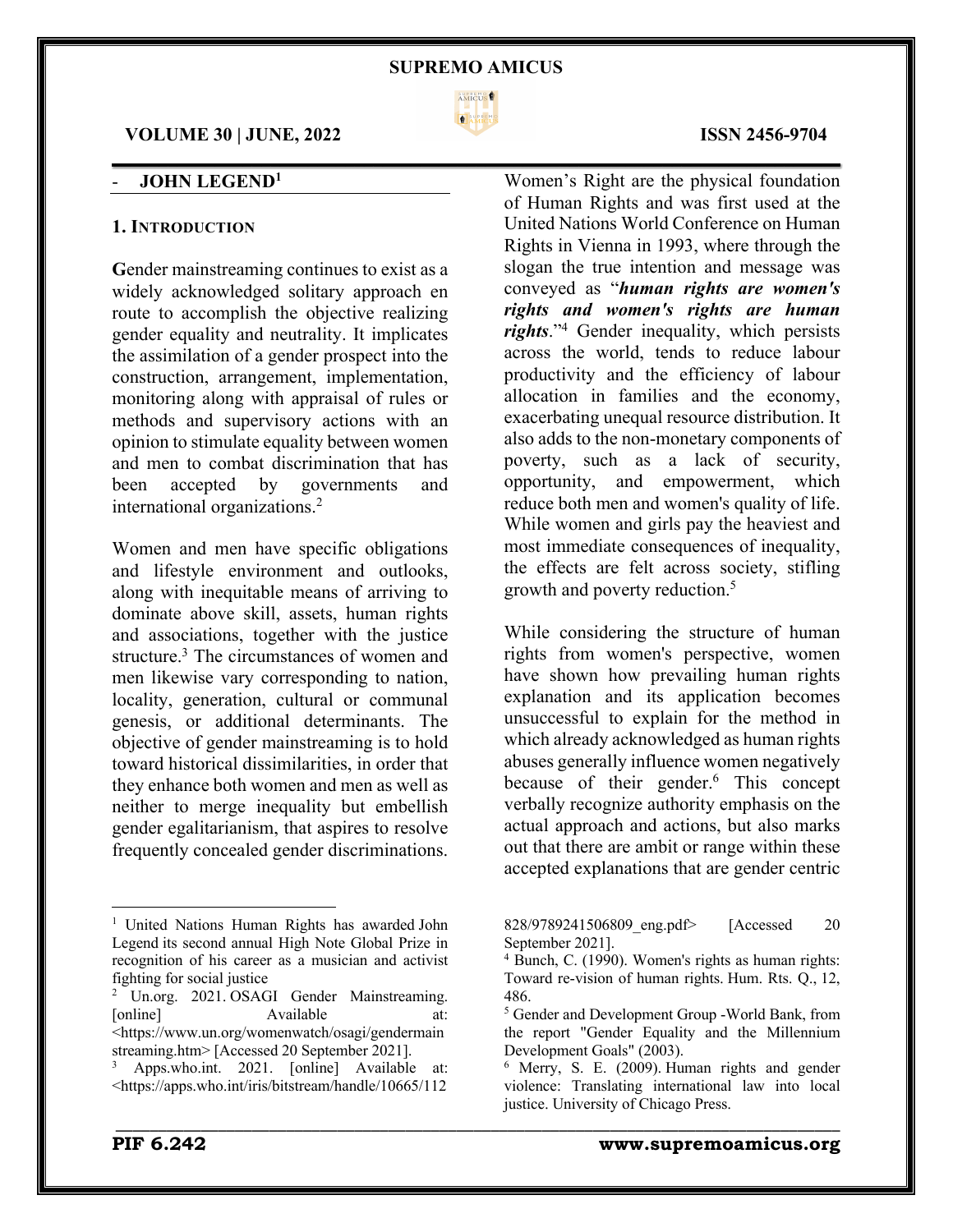

\_\_\_\_\_\_\_\_\_\_\_\_\_\_\_\_\_\_\_\_\_\_\_\_\_\_\_\_\_\_\_\_\_\_\_\_\_\_\_\_\_\_\_\_\_\_\_\_\_\_\_\_\_\_\_\_\_\_\_\_\_\_\_\_\_\_\_\_\_\_\_\_\_\_\_\_\_\_\_\_\_\_\_\_\_

# **VOLUME 30 | JUNE, 2022 ISSN 2456-9704**

and that demand to be discussed if the procedure, plans, and the human rights structure per-se involves and demonstrate the incidents of the female half of the world's population.

In India, gender discrimination, its indication and ramification have been causing fear for the last few decades which are emulated out from India's weaken positions in numerous indications like HDI, GDI etc. In spite of administrations lawful, legitimate, statutory, constitutional actions to support and secure women and their rights, constant gender prejudice appears at all realm of Indian society. The existing gender discrimination nonetheless, guides to utmost exhibition of numerous gender analogous crimes. The modern Indian culture is confronted along large numbers of analogous occurrence like rape, sexual harassment, dowry death, molestation, honour killing etc.

Usually, the newspapers are abounding among occurrence of gender relevant atrocities that incorporate revelation of barbarity against women and girls in one manner or the other. The contemporary rape cases in Delhi and Hyderabad as well as their accoutrements have exhibited the atrocious perception of gender discrimination<sup>7</sup> of Indian population: Even though the Indian community has been stricken amidst the catastrophe of gender disparity, the resolution has been hunted almost frequently in discussing women's dilemma and concerns analogous to their survival exclusively.

By no means have nominal efforts been suggested ahead in procedure to eradicate the entrenched gender discrimination that produces this gender disparity in community. The approach to focus on gender disparity have been frequently outlined nearby positive responses for women, supporting them along higher knowledge, better commercial and governmental opportunity along with equal pay for equal work among men and women in the system, educational associations etc. These plans of action desired to traverse the gender disparity by means of the empowerment of women by monetary adequacy or proficiency enhancing approaches.8 However, this could not reconstruct the mental outlook along with viewpoints of society against women in community. Additionally, the well-being prototype of India likewise considered women as an 'affair' of interest, and as a result planned diverse welfare policies in form to enhance the growth of women. Numerous welfare programmes were supervised in relation to precisely enhancing women for skilful and untrained services by way of academic and professional guidance's.

Equality attributes to impartial freedom in condition of approach to determinants of subsistence, health, and education, along with social, economic and political cooperation and presence beyond disparity. Patriarchal lawful enhancement the preponderance and assurance of gender bias disregarding of the legal foundation of

<sup>7</sup> Rajan, R. S. (1999). The story of Draupadi's Disrobing: Meanings for our Times. Signposts: Gender Issues in Post-Independence India, 332-360.

<sup>8</sup> Chant, S. H., & Gutmann, M. C. (2000). Mainstreaming men into gender and development: Debates, reflections, and experiences. Oxfam.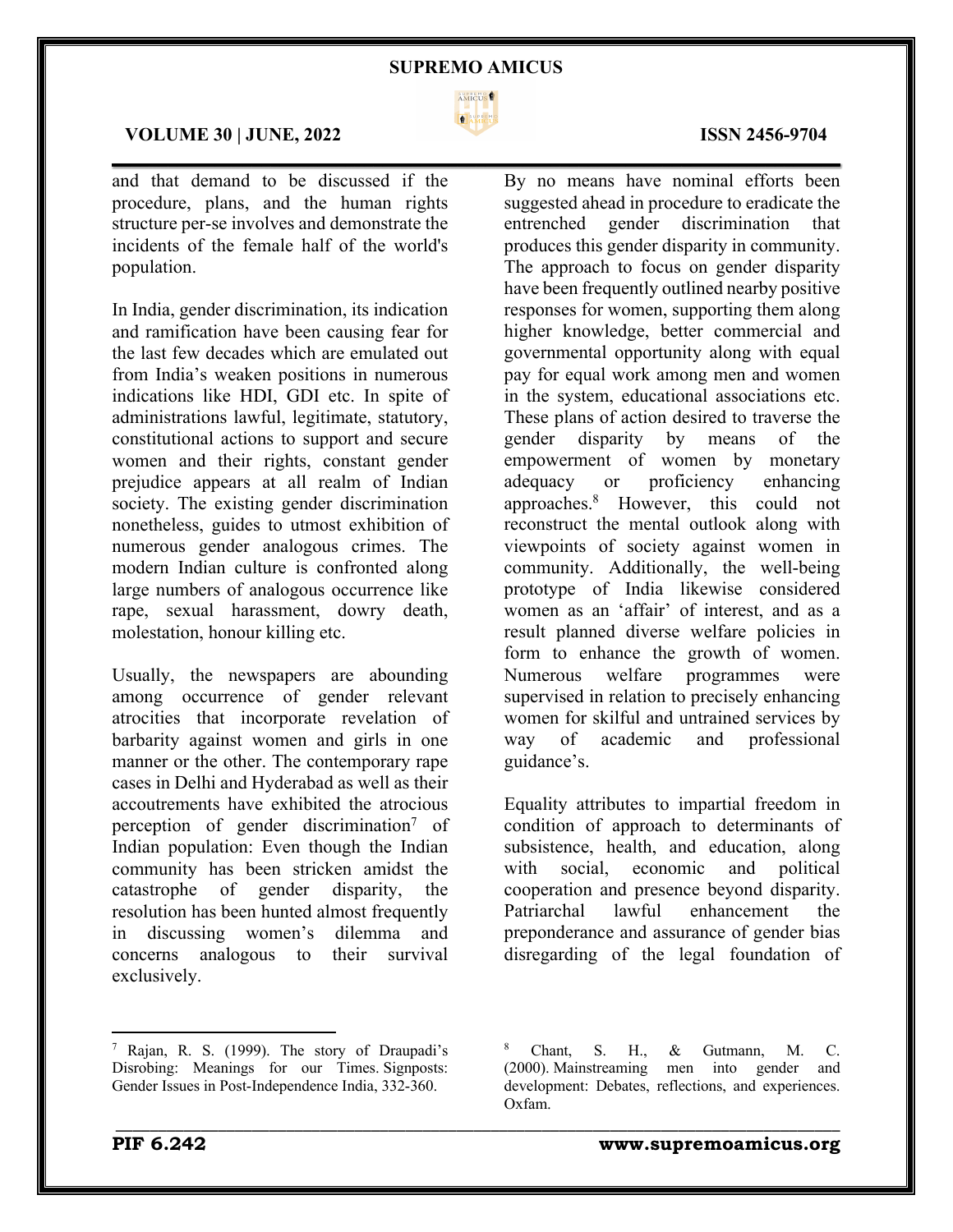

# **VOLUME 30 | JUNE, 2022 ISSN 2456-9704**

impartiality and equal opportunity.<sup>9</sup> Gender bias emanates starting with connection as regards dominance and power control, societal group stratum pecking order and socio-cultural believes practice and standards. Empowerment can be exemplified such as the action of reconstructing the above-mentioned framework and associations, through assuring fairness and similarity.

Women's endeavour exist one of the ultimate compelling symbols also suffice being an empowerment mechanism, still, the inclusion of women that endeavour is inadequately grabbed or itemized by reason, most of the activity they accomplish is not accorded and therefore remnant camouflaged.<sup>10</sup> As a result, presently there is alteration outside of believing women barely as reproducers to acknowledge them as architect precisely approach progressively though the spotlight on their improvements, nonacknowledgement of their effort and their amenable inventory in the act of employee initiated in the  $1980s^{11}$ . This guided to the relocation inside growth planning in distinction to a matter with women's subsistence to relieve their hardship reconstructing women's approach to and takeover of effective assets including rising their employment effort cooperation.<sup>12</sup>

# **2. HISTORICAL RELEVANCE**

# **2.1 Aspect before 1750s**

The inception of prominence of women can be pursued from the literary writings of Manu in 200 BC, where the women were not recognized that one may execute anything separately indeed at her family as well as she couldn't hold either opinion by herself even if its correlate to her own identity or either alternate household concerns. India being a country that has profuse spirituality, social classes, believes and communal association and accordingly women's condition in one peculiar creed cannot be hypothesized still, there are profuse more state of affairs that are familiar i.e., they are barred at household, along restraint about their movement and solely in solitude.

Hierarchical i.e., ancient and decayed processes are additional considerable element, that channel women are forever considered as family creator, house wife and to portray the character which of a parent and spouse.<sup>13</sup> However there are diversities in equivalent ancient tradition in the rest of the globe, such standards prevail prominence in India and are fruitful in curbing rights and entire other privilege that are compulsory to be disposed to the women. They are retained outside of community symposium and as an outcome in Indian campaigning the women's presence is barely apparent.

It can't be pronounced that at the time of Vedic era, even if equivalent privileges were

<sup>9</sup> Vlassoff, C. (2013). Gender equality and inequality in rural India: Blessed with a son. Springer.

<sup>10</sup> Rustagi, P. (2004). Significance of gender-related development indicators: An analysis of Indian states. Indian Journal of Gender Studies, 11(3), 291- 343.

<sup>&</sup>lt;sup>11</sup> Feldman, A. (2001). Transforming peoples and subverting states: developing a pedagogical approach

to the study of indigenous peoples and ethnocultural movements. Ethnicities, 1(2), 147-178.

 $12$  Prasad, K. V. (1995). A calculus of broadcasting systems. Science of Computer Programming, 25(2-3), 285-327.

<sup>13</sup> Kakar, S., & Kakar, K. (2009). The Indians: Portrait of a people. Penguin Books India.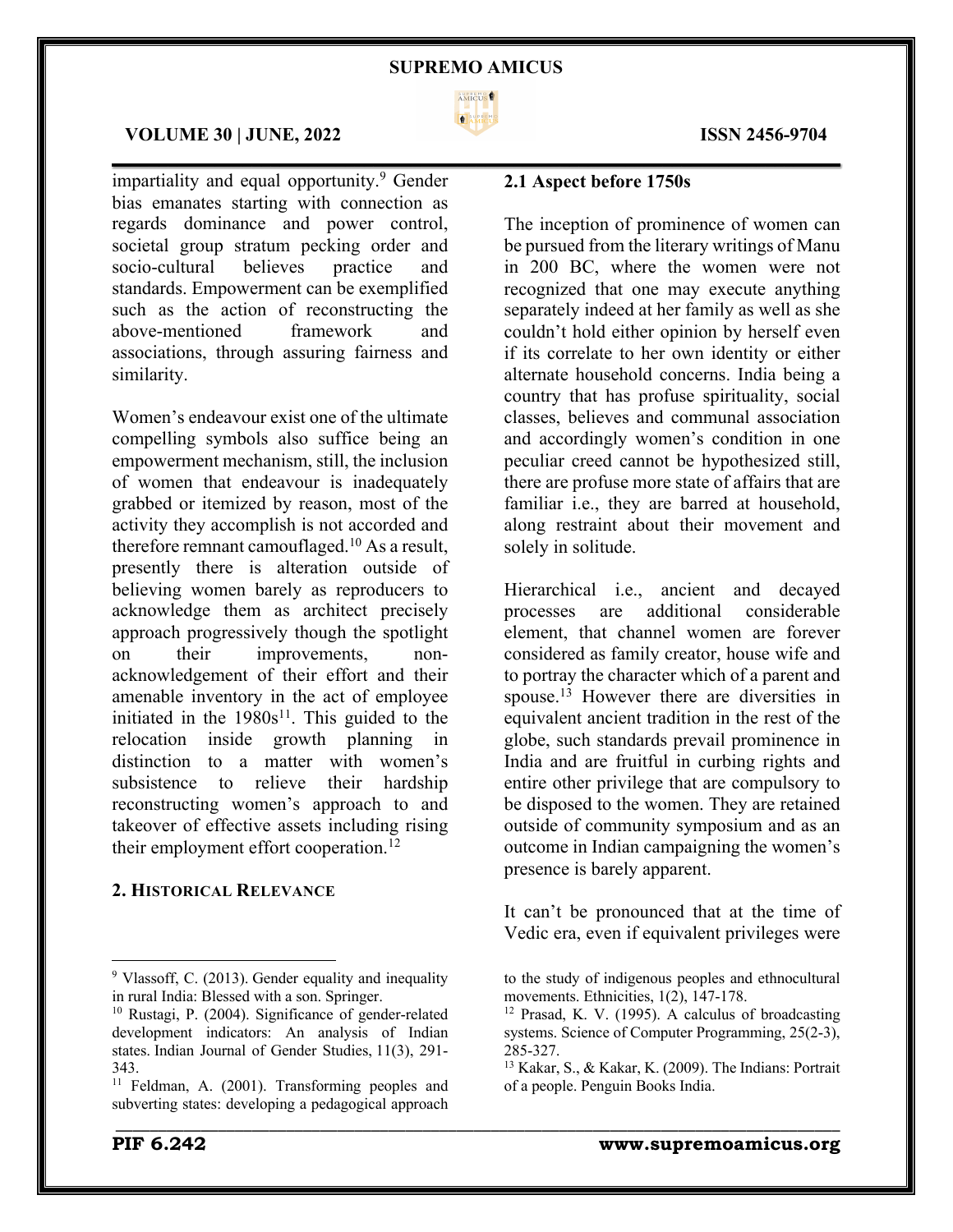

 $\mathcal{L}_\mathcal{L} = \mathcal{L}_\mathcal{L} = \mathcal{L}_\mathcal{L} = \mathcal{L}_\mathcal{L} = \mathcal{L}_\mathcal{L} = \mathcal{L}_\mathcal{L} = \mathcal{L}_\mathcal{L} = \mathcal{L}_\mathcal{L} = \mathcal{L}_\mathcal{L} = \mathcal{L}_\mathcal{L} = \mathcal{L}_\mathcal{L} = \mathcal{L}_\mathcal{L} = \mathcal{L}_\mathcal{L} = \mathcal{L}_\mathcal{L} = \mathcal{L}_\mathcal{L} = \mathcal{L}_\mathcal{L} = \mathcal{L}_\mathcal{L}$ 

\_\_\_\_\_\_\_\_\_\_\_\_\_\_\_\_\_\_\_\_\_\_\_\_\_\_\_\_\_\_\_\_\_\_\_\_\_\_\_\_\_\_\_\_\_\_\_\_\_\_\_\_\_\_\_\_\_\_\_\_\_\_\_\_\_\_\_\_\_\_\_\_\_\_\_\_\_\_\_\_\_\_\_\_\_

#### **VOLUME 30 | JUNE, 2022 ISSN 2456-9704**

present among men and women or not, however it was implicit from the accessible sources that the approach close to women were progressive and free action plans and practices were rampant belonging to women were attended. There were executed by which women were accustomed the possibility to eagerly engage in the spiritual and social strive yet the women were permitted to choose their own life partner and a widow was allowed to marry again to another spouse for progressive future.<sup>14</sup> From the comprehensive glimpse of the old scripts, it was wrapped up that in India there endure good actions which accorded women equal opportunity and socially analysis. However, as India initiated developing and taking actions leading approaching the community, advancement and development, the communal bias close to women raised in all its dynamics.

Concurrently in ancient Vedic time, Jainism and Buddhism appeared as compelling religious rectify actions which bear with it many evolve faithfully. Jainism contributed different prejudices caused to the women in its passages of canon and in the form of maxims.15 According to Buddhism, women's spiritual capacities were equivalent to that of men's. Religion of Buddhism began as to treat the women and men equal with respect to personal development by the following path of spiritualism.

The superior position experienced by women meanwhile in early Vedic age had

moderately begun declining at the time of late Vedic era. The male youngsters were accustomed higher emphasis as he is able to legitimate successor and legal representative of house wealth, therefore the society looked abrupt growth in the commercial and communal prominence that sons begun earning, it endorsed the situation of women at a very deteriorate condition. Concurrently the period of Dharmashtras, the situation of women has arrived an all-time meagre all along this period where contrasting rules of administration, set as guide the diverse practices standards for women that were created and enforced.16 This duration saw the embargo of women in distinction to both monetary and spiritual domain of influence. All along the era of Dharmashastra profuse ceremonies-initiated shearing in the Hinduism such as; Child marriage was strengthened; Widow marriage was anticipated off and they were not permitted to marry again; The delivery of girl kid was regarded as a dreadful fortune and accordingly in plan to get relieve of misfortune of the household, community operated to the intensity of bloodshed for the female child.

Sati pratha appeared into the society and the pronounced tradition became comprehensive. Women speculation it was exceptional to be sati then to endure as a reason of that women initiated burning themselves with the wharf of the spouse.<sup>17</sup> During Medieval India, the house arrest structure that was widespread amid

<sup>&</sup>lt;sup>14</sup> Gupta, M. D. (1997). "What is Indian about you?" A gendered, transnational approach to ethnicity. Gender & Society, 11(5), 572-596.

<sup>15</sup> Hayes, R. P. (2012). Dignaga on the Interpretation of Signs (Vol. 9). Springer Science & Business Media.

<sup>16</sup> Mathur, R. B. (1947). The early history of female education in India. University of London, School of Oriental and African Studies (United Kingdom).

<sup>&</sup>lt;sup>17</sup> Harlan, L. (1992). Religion and Rajput women: The ethic of protection in contemporary narratives. University of California Press.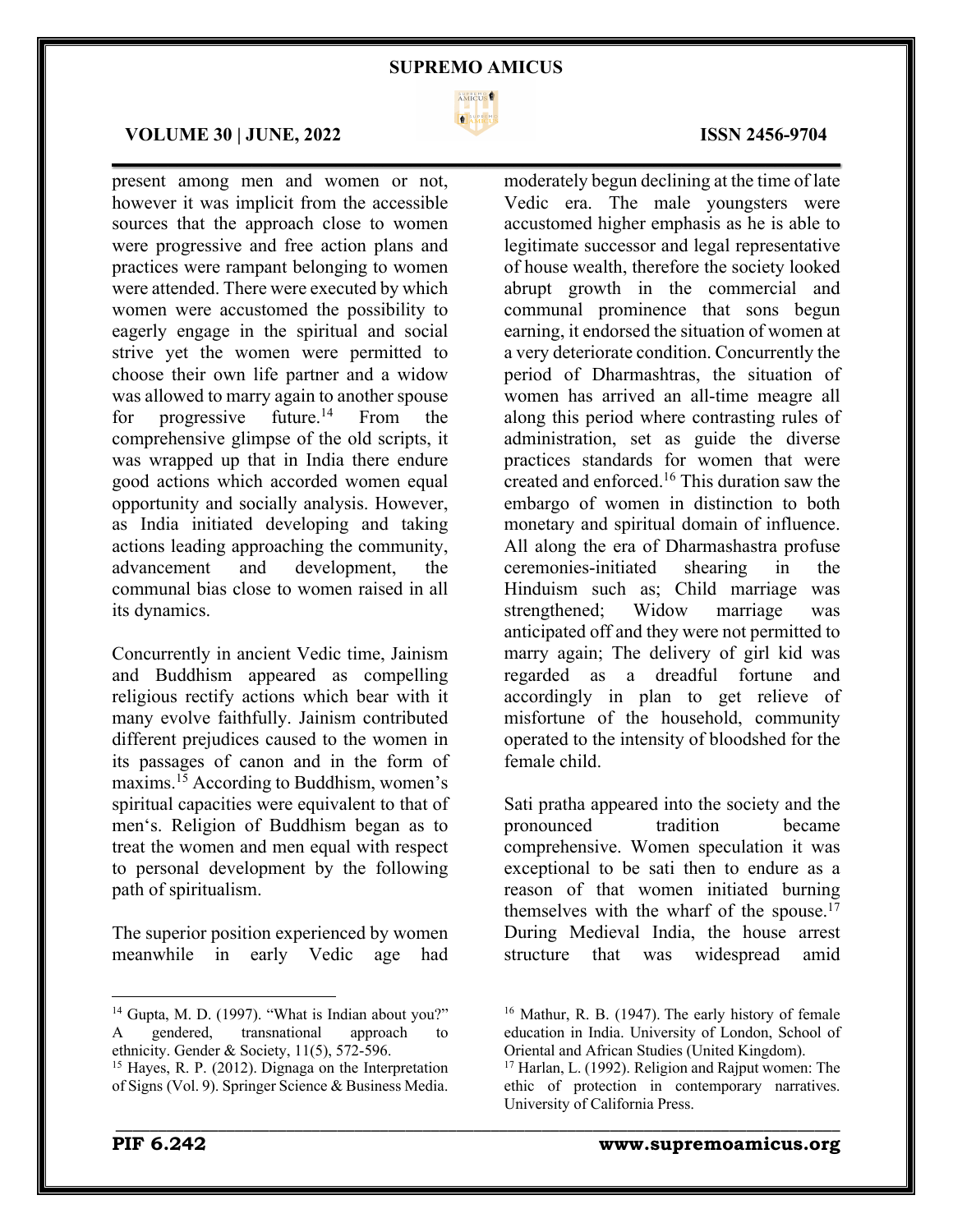

\_\_\_\_\_\_\_\_\_\_\_\_\_\_\_\_\_\_\_\_\_\_\_\_\_\_\_\_\_\_\_\_\_\_\_\_\_\_\_\_\_\_\_\_\_\_\_\_\_\_\_\_\_\_\_\_\_\_\_\_\_\_\_\_\_\_\_\_\_\_\_\_\_\_\_\_\_\_\_\_\_\_\_\_\_

### **VOLUME 30 | JUNE, 2022 ISSN 2456-9704**

aristocratic people, benevolent and trader collection of human being earlier to the Islamic empire, initiated to escalate to other class of people also. During the medieval period, the evil systems expanded as Bigamy, Burning of widows, Kids marriage, Exploitation of widows etc.

The some of the evil systems that were already widespread in the period of Dharmashastra achieved further impetus and the lowest sequence of events was constituted. The saintly societal groups misrepresented the pious texts and constituted a consequence so that all immoral systems had religious penalty.<sup>18</sup>

# **2.2 Aspect after 1750s**

Accompanying the British appearance in India, the situation and condition of women observed too many transitions as the Company was primarily a commercial association concerned with trade in India. The company gained the powers to legislate and draft legislation, codes etc. as relevant to the evil infractions.19 Britishers moreover in plan to accord along domestic concerns, and precisely to accord with concerns that concerned the private legislation, discussed Moulavis and Pundits that were anticipating after all the traditions and they were all the male representatives. Women were not indeed discussed or hold their suggestions yet

in the concerns that distressed women's privilege.

Women were not accustomed their authority and were barely forced behind by exploitation. It could conveniently arise since exclusively male representatives were appropriated their recommendation in connection to drafting of laws. Women were revoked fundamental privileges as well which embodied, Unbiased matrimonial privileges to property, Freedom to widows to marry again, Fostering and separation rights etc

Colonial iurisdiction condemned aforementioned circumstances that were opposite to the enlightening transformations. In response, Indian artistic patriotism contended in encouragement of Indian tradition, as a result the  $19<sup>th</sup>$  century is frequently described as the century of communal renovation. The critique by colonial government provoked animosity between the communities of India that had created a sombre intimidation to the domination of colonial administration in India.20 Consequently, it was asserted by the monarch that they will not be intrusive in spiritualism concerns of the community of India, beyond considerably hostility, princely territories in application to prompt the transformation effortlessly and moderately in India, the statues which reconstruct the

<sup>18</sup> Silk, J. A. (1994). The origins and early history of the Maharatnakuta tradition of Mahayana Buddhism with a study of the Ratnarasisutra and related materials. (Doctoral dissertation, University of Michigan).

<sup>19</sup> Price, M. E. (2002). Media and sovereignty: The global information revolution and its challenge to state power. MIT press.

<sup>20</sup> Ahmed S, Creanga AA, Gillespie DG, Tsui AO. Economic Status, Education and Empowerment: Implications for Maternal Health Service Utilization in Developing Countries. PLoS One. 2010 Jun 23;5(6): e11190.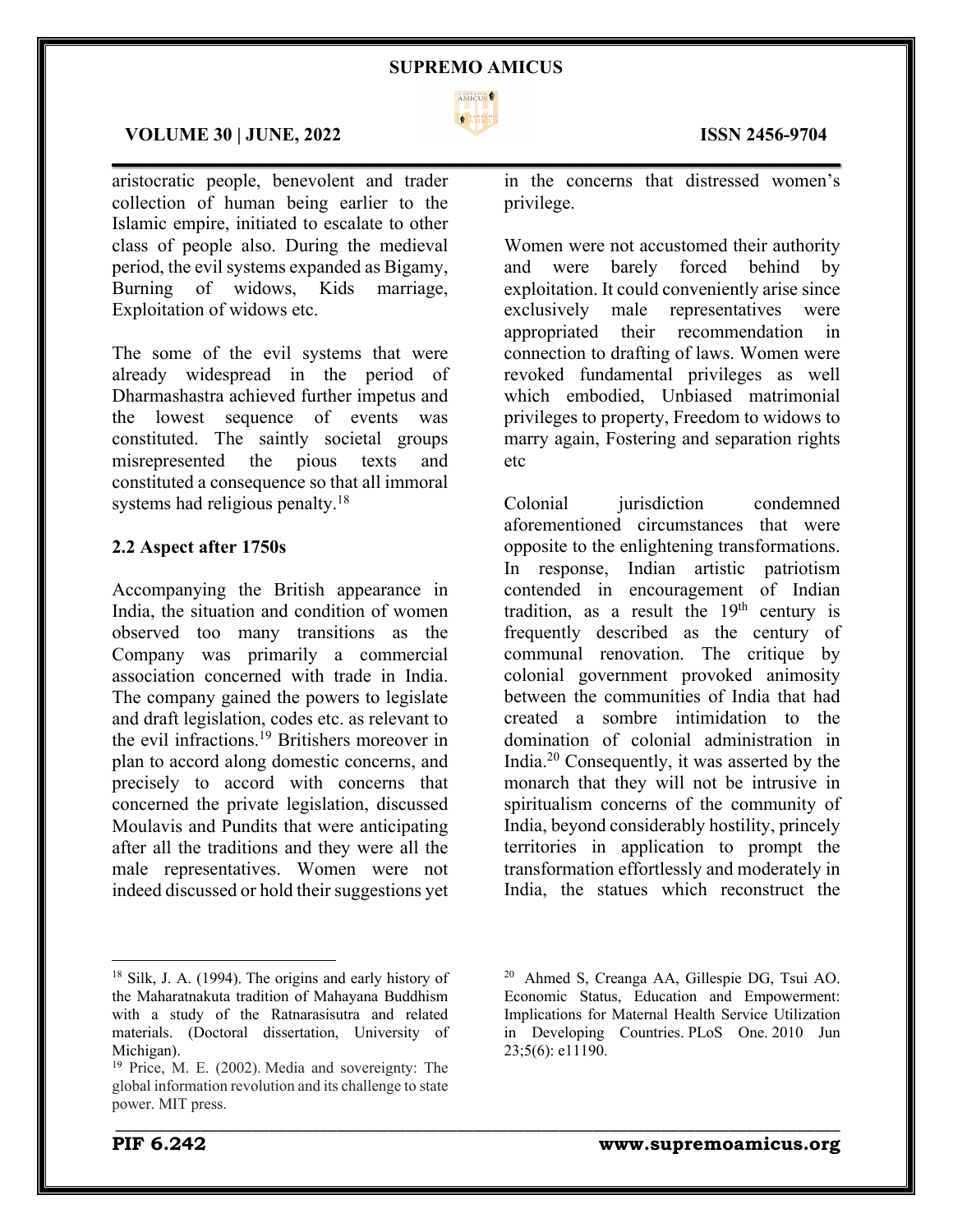

\_\_\_\_\_\_\_\_\_\_\_\_\_\_\_\_\_\_\_\_\_\_\_\_\_\_\_\_\_\_\_\_\_\_\_\_\_\_\_\_\_\_\_\_\_\_\_\_\_\_\_\_\_\_\_\_\_\_\_\_\_\_\_\_\_\_\_\_\_\_\_\_\_\_\_\_\_\_\_\_\_\_\_\_\_

### **VOLUME 30 | JUNE, 2022 ISSN 2456-9704**

household formation were brought in the states.

# **3. GOAL OF GENDER EQUALITY AND MAINSTREAMING GENDER AS A STRATEGY TO GOAL**

Gender equality may be an intention that has been general via way of means of governments and global businesses and is enshrined in global agreements and commitments. there're tons of discussion currently concerning what equality is in observe and the way to attain it. it's clear that throughout the planet there are varieties of difference between women and men. for instance, ladies tend to be a lot of doubtless to be abused by their partners than men; participation and political illustration in decision-making structures is less than that of men; ladies and men have totally different economic opportunities; women compose members of the poor; and girls and ladies compose the majority of trafficked and intercourse employees.21

These and opportunity troubles were given to be self-addressed in efforts to boost gender equality. Achieving large equality among men and women might pressure modifications at numerous levels, in addition to modifications in attitudes and attitudes, modifications in institutions and felony frameworks, institutional amendment, economics, and modifications in political deciding structures.<sup>22</sup> Complementary strategy are "targeted interventions" whose

main purpose is to slim the gender gap that's harmful to ladies.

These activities might embrace unique research at the diverse effects of commercial enterprise fashions on ladies, help for a community of Women NGOs that examine girls inside the media, coaching in justice awareness raising concerning violence or rape, or coaching of male politicians in discriminatory practices against ladies "women in politics". This specific kind of initiative doesn't conflict with associate degree integrated strategy.

The mainstreaming strategy is enforced slightly otherwise for activities like analysis, policy development, policy analysis, program implementation or technical help activities. Capabilities and processes are totally different for every space of labour.<sup>23</sup> For instance, the most challenge and chance in technical help activities is to spot the gender relevancy and so establish constructive dialogue with potential partners on gender equality problems. additionally, the inclusion strategy ought to be tailored to the precise issue below discussion. The analytical approach and also the queries asked ought to be applicable to the precise problems into consideration.

Clearly understanding the impact of economics policies on gender equality needs asking queries apart from those associated with tiny limitation. There's no fastened formula or arrange that may be applied all told contexts, but it always covers all areas or



 $21$  Alston, P. (2005). Ships passing in the night: the current state of the human rights and development debate seen through the lens of the Millennium Development Goals. Human rights quarterly, 755- 829.

<sup>22</sup> Woodward, A. E. (2001). Gender mainstreaming in European policy: Innovation or deception? (No. FS I 01-103). WZB Discussion Paper.

<sup>23</sup> Mikkelsen, B. (2005). Methods for development work and research: a new guide for practitioners. Sage.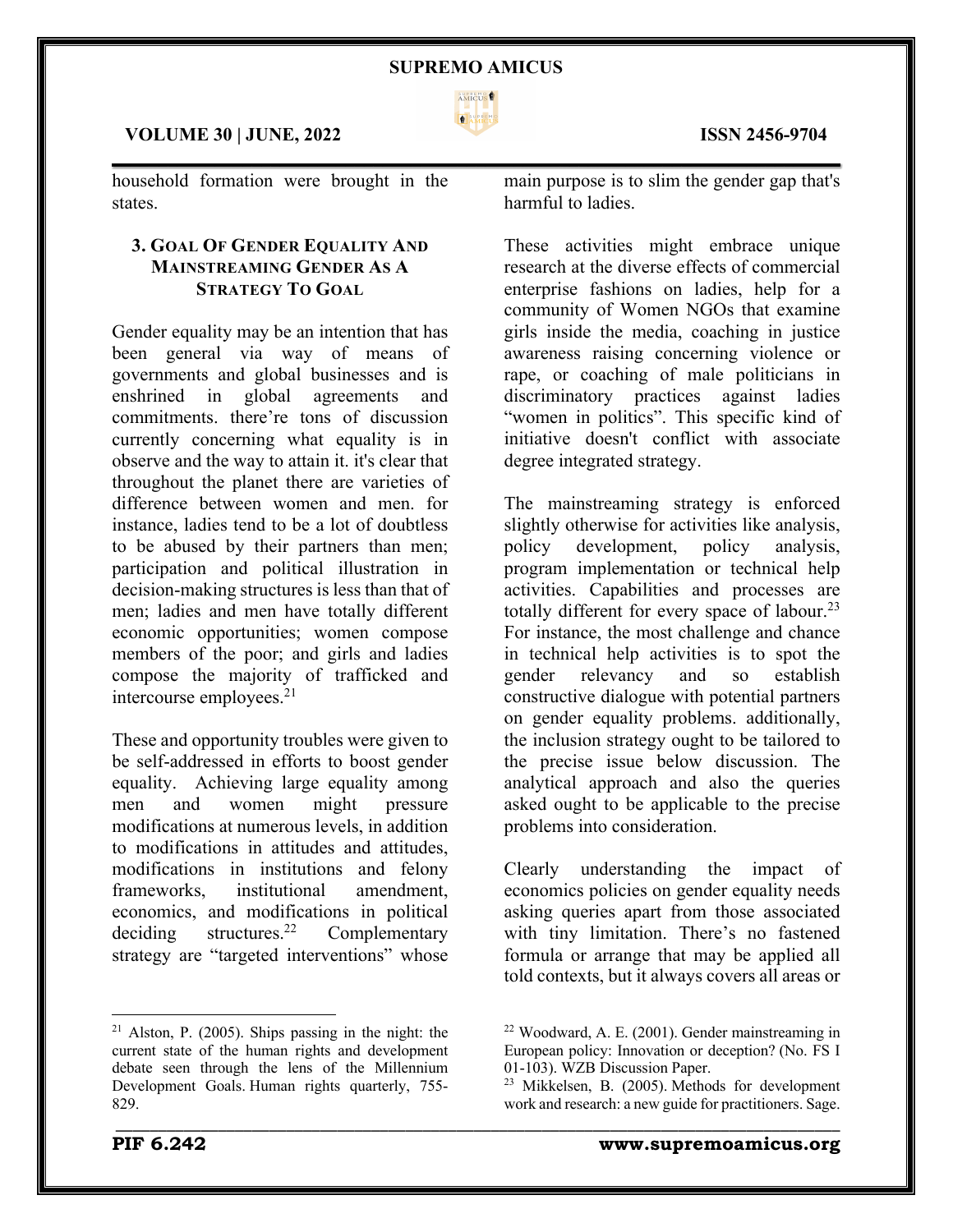

 $\mathcal{L}_\mathcal{L} = \mathcal{L}_\mathcal{L} = \mathcal{L}_\mathcal{L} = \mathcal{L}_\mathcal{L} = \mathcal{L}_\mathcal{L} = \mathcal{L}_\mathcal{L} = \mathcal{L}_\mathcal{L} = \mathcal{L}_\mathcal{L} = \mathcal{L}_\mathcal{L} = \mathcal{L}_\mathcal{L} = \mathcal{L}_\mathcal{L} = \mathcal{L}_\mathcal{L} = \mathcal{L}_\mathcal{L} = \mathcal{L}_\mathcal{L} = \mathcal{L}_\mathcal{L} = \mathcal{L}_\mathcal{L} = \mathcal{L}_\mathcal{L}$ 

\_\_\_\_\_\_\_\_\_\_\_\_\_\_\_\_\_\_\_\_\_\_\_\_\_\_\_\_\_\_\_\_\_\_\_\_\_\_\_\_\_\_\_\_\_\_\_\_\_\_\_\_\_\_\_\_\_\_\_\_\_\_\_\_\_\_\_\_\_\_\_\_\_\_\_\_\_\_\_\_\_\_\_\_\_

### **VOLUME 30 | JUNE, 2022 ISSN 2456-9704**

development problems wherever gender equality may be a focus instead of complementary. the primary steps during a gender mainstreaming strategy are to assess however and why gender variations and inequalities are relevant to subject below discussion, and to spot opportunities to scale back these disparities, these inequalities, associate degreed outline an approach.

Gender mainstreaming is not an alternative strategy, as highlighted in country wide capital Platform for Action and builds on years of preceding knowledge in making an try and convey gender perspectives to the centre of worldwide politics and programs. and developing effective methods, several lessons are learned. the requirement for a comprehensive strategy targeting key establishments and gender-sensitive.

The integration strategy arose out of discontentedness with previous approaches to narrowing the gender gap, further resources, etc. and in specific concrete initiatives. intensive amendment processes are needed, particularly at the political and institutional levels. Over the past decades, women movements within the world South have criticized development models and establishments. They argue that it's not enough to bring ladies nearer to existing establishments and processes, the solution isn't any a lot of participation within the development method is unfair and unsustainable, however must be revisited concerning structures and practices that cause difference sorts.24

It may be also recognized that difference between ladies and men is a relationship downside which difference won't be resolved if it focuses solely on ladies related to the department of labour, get entry to and control over resources, and decision-making potential. Improved information of the significance of locating male allies and handling guys to prepare redefine gender roles and relationships. Therefore, it's miles important to manoeuvre from girls as a goal cluster to gender equality as an improvement goal.

# **4. PROVISION FOR SAFEGUARDING WOMEN IN SOCIETY**

Women occupy a unique position in all societies, regardless of whether they are developed, underdeveloped or underdeveloped. This usually happens mainly because they play many different roles at different stages of life for example, children, wives, mothers and sisters, etc. a group or group in a society that is extremely disadvantaged due to many obstacles.

# **4.1. Constitutional Safeguard for Women**

Constitutional guarantees were provided in the independent Republic of India, declaring that all regional units are equal before the law and any discrimination based on sex, caste or gender. Race, etc. are all unconstitutional. Specific provisions for women have been included in the Constitution in order to preserve their place in society. The last clause on equality of nature was included in Articles 14, 15, 16 and 23 on trafficking in persons.

<sup>24</sup> Williams, B., & van't Hof, S. (2016). Wicked solutions: A systems approach to complex problems. Lulu. com.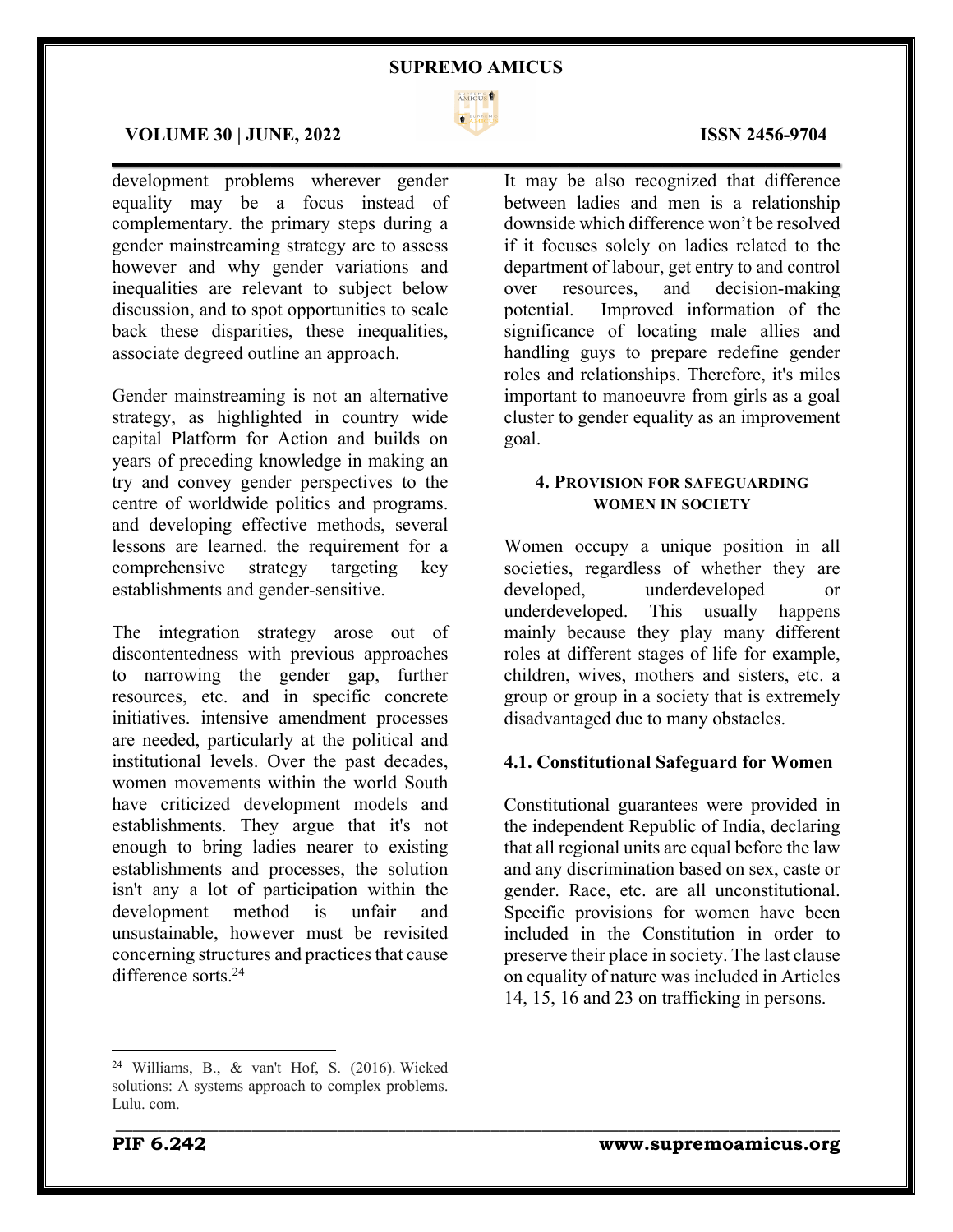

# **VOLUME 30 | JUNE, 2022 ISSN 2456-9704**

The Guiding Principles (Articles 32 and 42), which deal with equal work for women and men and the benefits of motherhood for them, are respected.25 There are preliminary reports on key commitments to women. Etc. Such provisions provide for a different scope of application to protect women from gender stereotypes and discrimination. however, unfortunately, a theoretical commitment to gender equality has not turned into a real commitment. The status of women in the Republic of India has undergone various changes over the past millennia. Currently, women in the Republic of India are engaged in such activities as education, politics, media, art and culture, service sector, science and technology, etc.

The Constitution of India guarantees equal rights for men and women, brotherhood, equality and justice. It covers a wide range of terms for managing women. Units in field of equal and non-discriminatory rights of women as fundamental and protected rights. The Constitution clearly states that social action programs for women do not contradict the principle of non-discrimination based on gender government.26 Republic of India has consistently attached great importance to the protection and promotion of women's human rights and is committed to achieving them. action for human rights, freedom and optimism for all.

The drafters of the Constitution were well aware of discrimination and unequal treatment of the fairer sex, and to this day they continue to enshrine general binding provisions as specific provisions that can enhance the status of women. apparently in some and completely different places on a par with the men who elect the Republic of India. It is true that the Constitution of the Republic of India did not adequately reflect considerations of gender equality. It regulates the prohibition of discrimination on the basis of sex, but does not take into account discrimination on the basis of sex. Providing women with the right to compensation for their reproductive activities is not a charity, but it is the responsibility of the assistant nurse.

Although article 15, paragraph 3, of the Constitution of the Republic of India states that the state can create special provisions for women, this is usually a nursing promotion strategy rather than outright exploitation. Women should receive social measures from the state to help them overcome the shortcomings from which they suffered under the patriarchy. Like all basic rights of the central male unit, there can be no equal rights for women. However, the law of this country through many provisions, especially those provided in the Preamble, Part III deals with fundamental rights, and Part IV deals with Directive Principles of Public Policy, Prosperity for Gender Equality, so women are on the same level with men.

# **4.2. Women's rights as Human rights UDHR**

The United Nations Charter of 1945 and the Universal Declaration of Human Rights of 1948 furnished the primary formal worldwide acknowledgment of women

\_\_\_\_\_\_\_\_\_\_\_\_\_\_\_\_\_\_\_\_\_\_\_\_\_\_\_\_\_\_\_\_\_\_\_\_\_\_\_\_\_\_\_\_\_\_\_\_\_\_\_\_\_\_\_\_\_\_\_\_\_\_\_\_\_\_\_\_\_\_\_\_\_\_\_\_\_\_\_\_\_\_\_\_\_

# **PIF 6.242 www.supremoamicus.org**

 $25$  Rout, N., & Bez, J. (2017). Women's Rights and Violence in India: A Study of Constitutional Safeguards. ODISHA REVIEW, 15.

<sup>26</sup> Shaeffer, R. G. (1975). Non-discrimination in Employment, 1973-1975. A Broadening and Deepening National Effort. The Conference Board, Inc., 845 Third Ave., New York, NY 10022.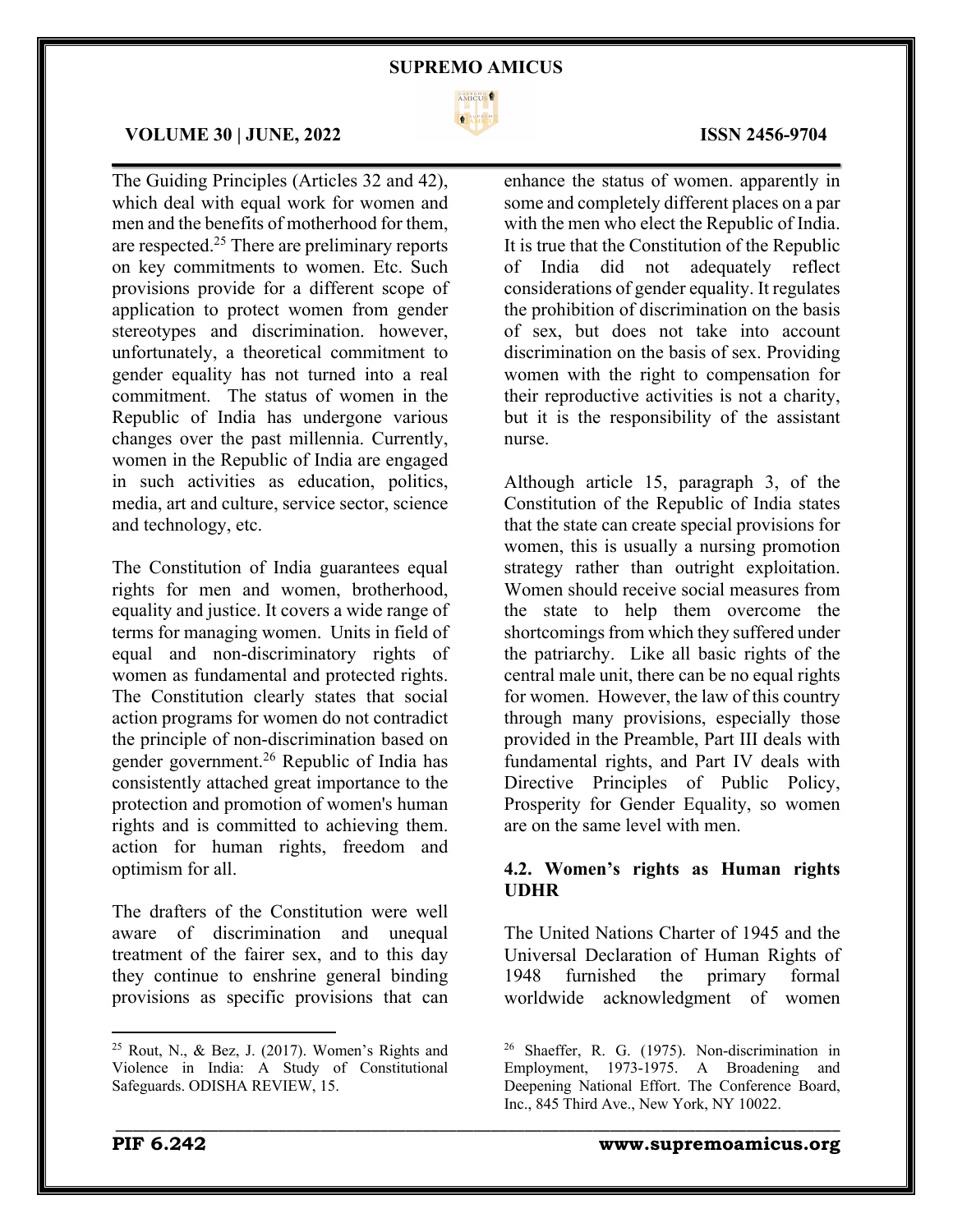

\_\_\_\_\_\_\_\_\_\_\_\_\_\_\_\_\_\_\_\_\_\_\_\_\_\_\_\_\_\_\_\_\_\_\_\_\_\_\_\_\_\_\_\_\_\_\_\_\_\_\_\_\_\_\_\_\_\_\_\_\_\_\_\_\_\_\_\_\_\_\_\_\_\_\_\_\_\_\_\_\_\_\_\_\_

# **VOLUME 30 | JUNE, 2022 ISSN 2456-9704**

equality and non-discrimination primarily based totally on gender. However, till the past due 1960, the focal point changed into on gender reproductive responsibilities, for the reason that ladies had been regarded as spouses and moms whose principal worries had been intended to be food, contraception, nutrition, and fitness care.

The argument expanded past women's equality and the home realm of women's feature as other halves and moms to the global arena in the 1970s and 1980s, when the role of women was advocated as an aid to economic growth. Women's proper to development, reputation of women's monetary position in country wide economies, and, most importantly, the promotion of the Women in Development (WID) approach were all highlighted by major occasions together with the First World Conference for Women in Mexico in 1974, the UN decade for women "1976 – 1985" and the advertising of the Women in Development (WID) approach.

Some disadvantages of approaches such as WID adopted in the 1970s are that they cannot improve unequal relationships and that a significant number of projects are unsustainable as they evolve. Many roles of women are not taken into account, which leads to the final model of development of deprived women. In the overdue 1980s, the Gender and Development Approach (GAD) became advanced with the concept of enhancing the improvement version by "eliminating inequalities in the Social,

monetary and political stability among males and females as a precondition for accomplishing humans targeted improvement".27 However, because the 1990s, gender equality has persisted to warfare to encompass global treaties or goals, including the Millennium Development Goals, at the improvement agenda. The concepts consciousness solely on gender equality and do not pay sufficient attention to the central role of women in other areas of development.28

With regard to water resources, the principles of incorporated water sources control (IWRM) pay unique interest to women, as they "play a critical function withinside the provision, control and safety of water sources" (Declaration). Dublin, 1992, now no longer simply inclusive of gender. equality, however additionally empowerment and equity, its essential function with regards to the effectiveness and performance of water zone programs, its significance for environmental sustainability and absolutely the necessity of gender evaluation for the achievement of water projects.

As proven in Figure 1, the sexual technique is lengthy and continuous. Practitioners are nevertheless looking to comprise gender attention into improvement paintings a good way to alternate perceptions and lead to true equality between men and women. Today's water sector Suffers from gender inequality and irrelevant improvement initiatives. Without right interest to gender issues, initiatives regularly damage key

 $27$  Adams, B.  $(2019)$ . Green development: Environment and sustainability in a developing world. Routledge.

<sup>28</sup> McGill, B. E., Bundle, S. F., Yaylaoglu, M. B., Carson, J. P., Thaller, C., & Zoghbi, H. Y. (2006).

Enhanced anxiety and stress-induced corticosterone release are associated with increased Crh expression in a mouse model of Rett syndrome. Proceedings of the National Academy of Sciences, 103(48), 18267- 18272.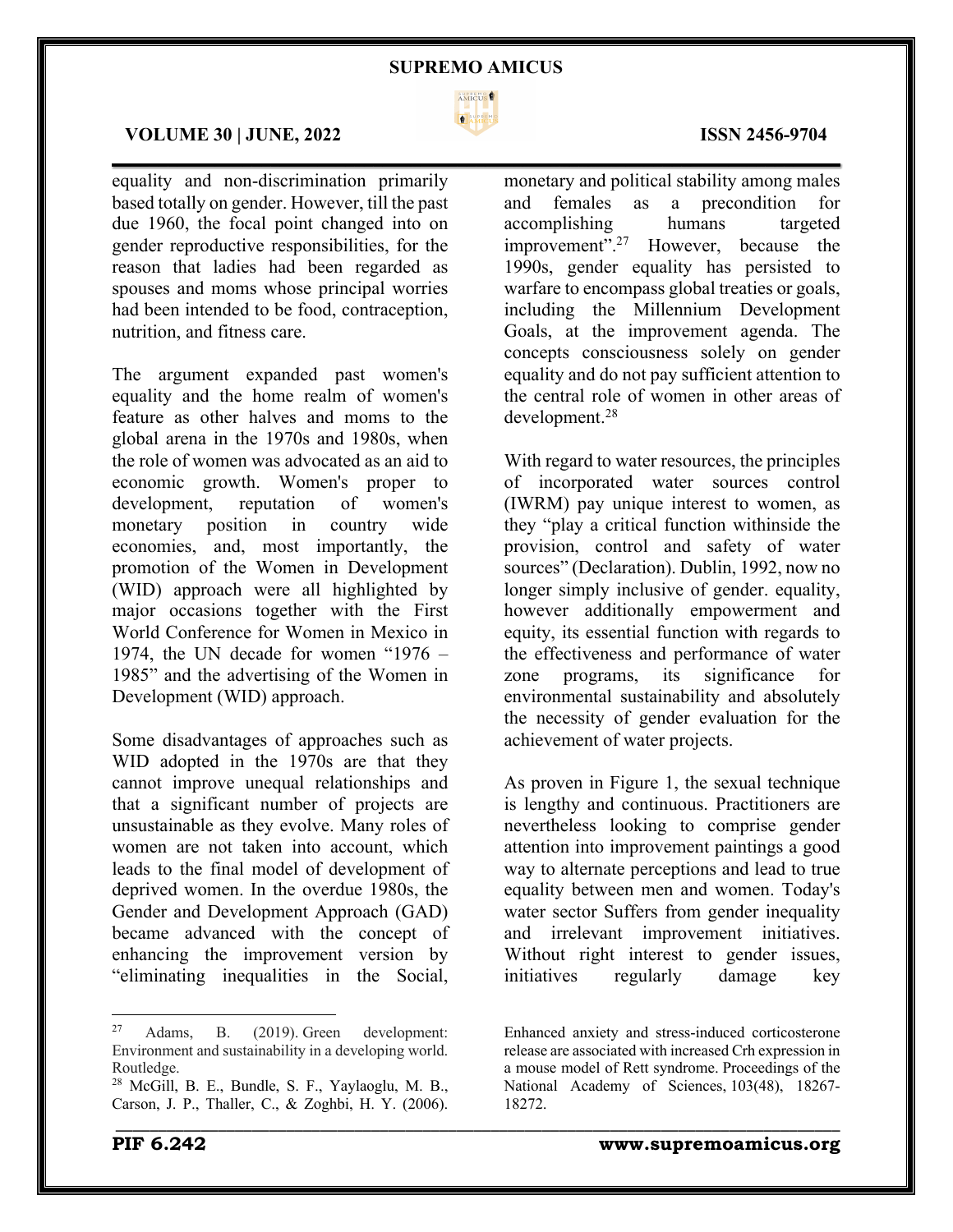

 $\mathcal{L}_\mathcal{L} = \mathcal{L}_\mathcal{L} = \mathcal{L}_\mathcal{L} = \mathcal{L}_\mathcal{L} = \mathcal{L}_\mathcal{L} = \mathcal{L}_\mathcal{L} = \mathcal{L}_\mathcal{L} = \mathcal{L}_\mathcal{L} = \mathcal{L}_\mathcal{L} = \mathcal{L}_\mathcal{L} = \mathcal{L}_\mathcal{L} = \mathcal{L}_\mathcal{L} = \mathcal{L}_\mathcal{L} = \mathcal{L}_\mathcal{L} = \mathcal{L}_\mathcal{L} = \mathcal{L}_\mathcal{L} = \mathcal{L}_\mathcal{L}$ 

\_\_\_\_\_\_\_\_\_\_\_\_\_\_\_\_\_\_\_\_\_\_\_\_\_\_\_\_\_\_\_\_\_\_\_\_\_\_\_\_\_\_\_\_\_\_\_\_\_\_\_\_\_\_\_\_\_\_\_\_\_\_\_\_\_\_\_\_\_\_\_\_\_\_\_\_\_\_\_\_\_\_\_\_\_

#### **VOLUME 30 | JUNE, 2022 ISSN 2456-9704**

organizations of water users, thereby affecting the lives of an already inclined institution of stakeholders.29



**Figure 1:** Gender and development historical framework. Adapted from: Chege, 200730

# **5. IMPACT OF GLOBALISATION IN WOMEN EMPOWERMENT STRATEGY**

Globalization can be a vivid and ambiguous term. Globalization is the invention of the Yank business schools. It assumes that only

companies that prepare by force and do not leave can survive. Therefore, the only ones with a chance of survival, joining those who become international players, expand their operating on a global scale, rather than simply protecting local assets. Globalization requires not only an economic dimension, but also includes communication technology, ecosystems, organization of work, culture and therefore civil society. Globalization is often referred to as a complex, economic, political, cultural and geographic method in which the quality of capital, institutions, ideas, discourse and people fall into the category: peace or transaction. Their factories travel to developing countries in search of "cheap" female workers.

Globalisation of economic method is the process of growth, development and growth of businesses, services and technologies around the world. Globalization enthusiasts argue that will lead to faster economic progress and better people's lives. Globalization is increasing significantly and creates new opportunities for developing countries, especially for the regional division, which is now able to attract foreign investors and capital.

# **5.1 Approach of Developing Nations Towards globalization and Feminism**

The current wave of globalization has dramatically improved the lives of girls around the world, especially the lives of these women in developing countries. However, women remain marginalized in several areas of life, including education, employment,

<sup>29</sup> Bradley, H. (2015). Fractured identities: Changing patterns of inequality. John Wiley & Sons.

 $30$  Arnot, M., & Fennell, S. (2007). (Re) visiting education and development agendas: contemporary

gender research. In Gender education and equality in a global context (pp. 13-28). Routledge.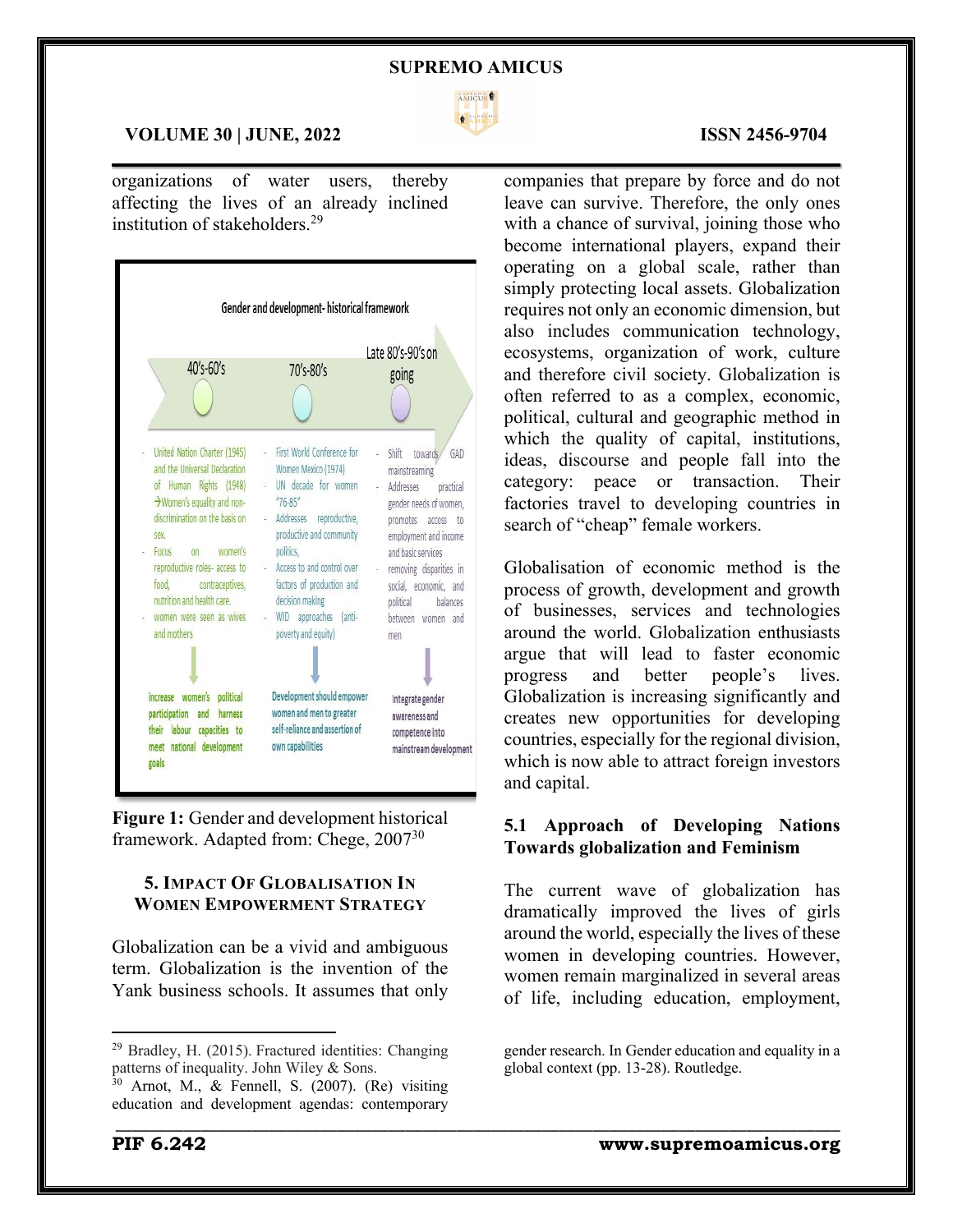

### **VOLUME 30 | JUNE, 2022 ISSN 2456-9704**

health care and civil rights. In many parts of the world, there is still a lack of special care for women during childbirth. Approximately 529,000 women die each year due to physiological conditions and childbirth (Gender Statistics 2010). Countries with the lowest maternal mortality rates (deaths per 100,000 live births) include Estonia (2), Singapore (3) and Greece (3), while the highest death rates are found in Chad  $(1,100)$ , Somalia (1,000) and Sierra Leone (890) (The CIA's Global Book of Truth).<sup>31</sup>

To help bridge gender inequality around the world, the United Nations Millennium Development Goals include gender equality and the empowerment of girls. emphasizes the potential of the global division of labour to enhance the well-being of nations and individuals (Lafontaine 1997), but opportunities are equally distributed by gender. In industrialized countries, the globalization regime has a different effect on women than on women. However, they are not affected as a herd, but in different ways, besides their variety and quality. There are more women than men on the temporary staff. Those leaving paid employment at the World Health Organization are also predominantly women.

Countries traded from north to south, so wages and price of additional wages gradually fell in highly industrialized countries, resulting in costly employment for girls, since labour-intensive production was and continues to be done primarily by

women. This is often referred to as residual work, but machines will not replace, at least cheaper than women. Women add low-wage countries because the name indicates that local companies are in lead because of such low wages.32 They are also curious to save on surcharges and taxes, and in low-wage countries women work so much volunteer because few of them are union members.

Companies prefer women to work for men because women are considered "obedient" employees, and the World Health Organization is ready to meet production needs at any cost. is an extension of the role of women in management. Thus, cultural influences in developing countries coexist in the stratification of employment. Educating girls in developing countries about the high need for employment opportunities creates effective shifts between the structures of these societies. While women's employment needs offer many opportunities and a sense of independence, a ceiling persists in the "feminization of poverty".33

India has one of the best rates of sex discrimination at birth. According to an analysis of demographic data for 2017, even in 2050, the Kyrgyz Republic may still have the worst sex ratio in South Asia. Action is required under a program such as "Beti Bachao, Beti Padhao" to ensure the survival, safety and education of girls, which will reduce the international competitiveness of countries, especially for countries with the potential to export labour-intensive goods

\_\_\_\_\_\_\_\_\_\_\_\_\_\_\_\_\_\_\_\_\_\_\_\_\_\_\_\_\_\_\_\_\_\_\_\_\_\_\_\_\_\_\_\_\_\_\_\_\_\_\_\_\_\_\_\_\_\_\_\_\_\_\_\_\_\_\_\_\_\_\_\_\_\_\_\_\_\_\_\_\_\_\_\_\_

# **PIF 6.242 www.supremoamicus.org**

<sup>&</sup>lt;sup>31</sup> Who.int. 2021. Maternal mortality. [online] Available at: <https://www.who.int/news-room/factsheets/detail/maternal-mortality> [Accessed 20 September 2021].

<sup>32</sup> Boserup, E., Tan, S. F., & Toulmin, C. (2013). *Woman's role in economic development*. Routledge.

<sup>33</sup> Moghadam, V. (1999). Gender and globalization: Female labor and women's mobilization. *Journal of world-systems research*, 366-389.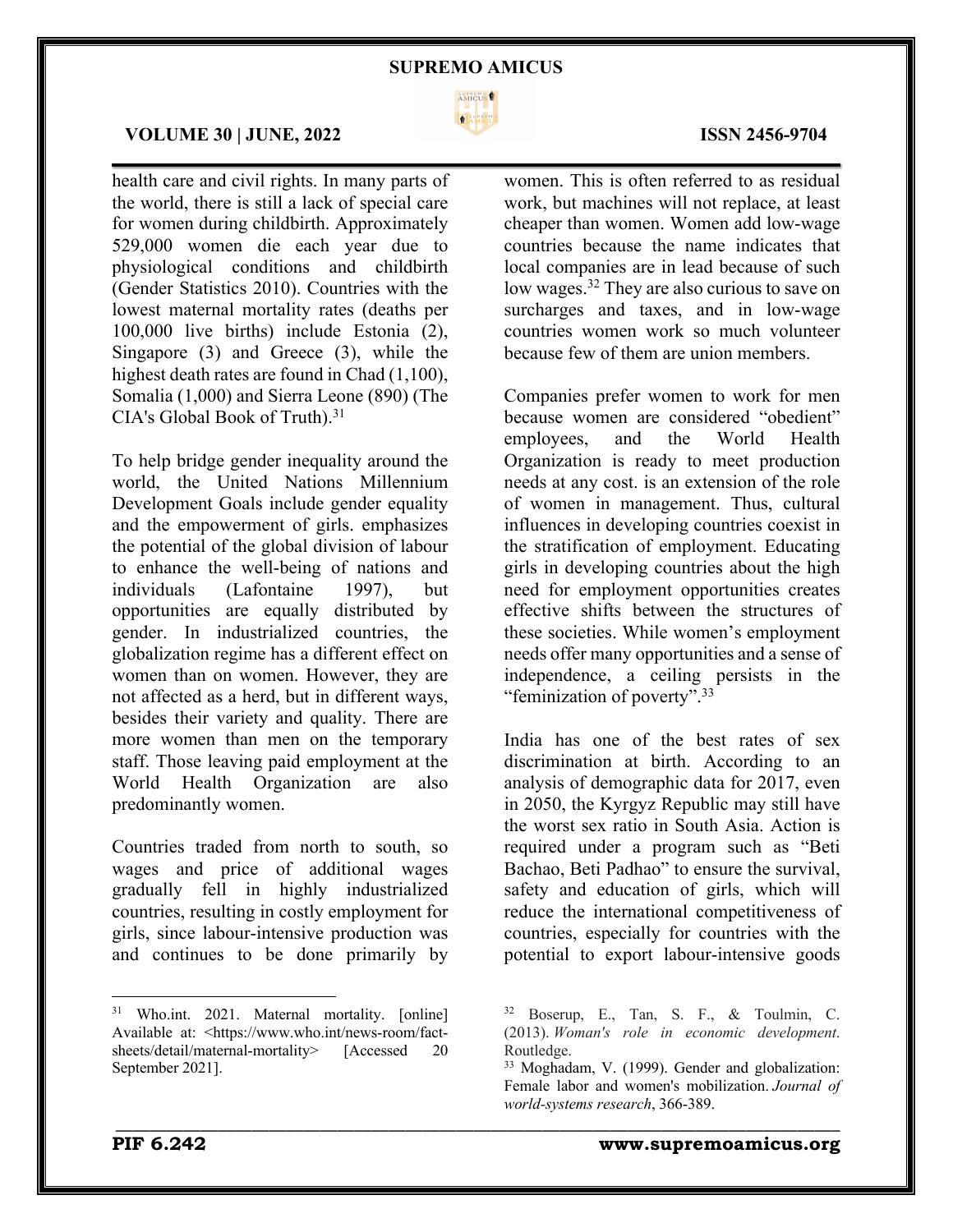

# **VOLUME 30 | JUNE, 2022 ISSN 2456-9704**

and services for the women's movement. In addition, gender differences can also affect a country's position in the international arena.34

All of these factors increase the momentum for political action aimed at achieving gender equality around the world. however, without government policies, globalization alone cannot close the gender gap restrictions on gender equality. The recent openness to trade and the proliferation of data and communication technologies have resulted in more jobs and stronger market ties for some women, which has increased access to their economic ties. Increased access to data has allowed some to learn about life and customs in a variety of ways that can influence attitudes and behaviour.

# **5.2. Constructive access Of Women empowerment through Globalisation**

Globalization has multiplied the exports of various countries and wages in export sectors square measure a lot of above different sectors and in several cases, ladies get higher wages than men in formal industrial sectors. Therefore, economic process has increase average wages of ladies, additionally the larger portion of wages goes to ladies. With economic process, women's employment opportunities have increase, and currently they're additionally contributively in family expenses that support the creation of recent resources and lift the amount of financial gain of family.35 At the side of increase in family

financial gain, with the assistance of economic process, social selections of ladies have multiplied. ladies do ton of family work with none wages, at constant time that everyone women's work everywhere the planet isn't valued or undervalued the paid work has multiplied women's social selections and life selections, additionally to giving them confidence and increasing their morale. a lot of and a lot of countries participate in international economy through exports, creates new employment opportunities. several countries, particularly low financial gain countries, have multiplied its participation in international trade.

If the agricultural work is finished with ancient strategies, this trend has terribly serious gender implications. In tiny farms wherever crops square measure full-grown in ancient method, the demand for women's work is incredibly high, however their wages square measure low. the rise of profitableness of money crops within the international markets will increase the independence of ladies. as a result of economic process, there square measure structural changes in agricultural production.36 Several countries started producing of agricultural merchandise to extend their export values and it's particularly for girls, WHO got benefitted from this as a result of these activities square measure a decent supply of high wages than operating in their family farms.

Women health conditions also are improved by operating in firms instead of farms. By

\_\_\_\_\_\_\_\_\_\_\_\_\_\_\_\_\_\_\_\_\_\_\_\_\_\_\_\_\_\_\_\_\_\_\_\_\_\_\_\_\_\_\_\_\_\_\_\_\_\_\_\_\_\_\_\_\_\_\_\_\_\_\_\_\_\_\_\_\_\_\_\_\_\_\_\_\_\_\_\_\_\_\_\_\_

# $\mathcal{L}_\mathcal{L} = \mathcal{L}_\mathcal{L} = \mathcal{L}_\mathcal{L} = \mathcal{L}_\mathcal{L} = \mathcal{L}_\mathcal{L} = \mathcal{L}_\mathcal{L} = \mathcal{L}_\mathcal{L} = \mathcal{L}_\mathcal{L} = \mathcal{L}_\mathcal{L} = \mathcal{L}_\mathcal{L} = \mathcal{L}_\mathcal{L} = \mathcal{L}_\mathcal{L} = \mathcal{L}_\mathcal{L} = \mathcal{L}_\mathcal{L} = \mathcal{L}_\mathcal{L} = \mathcal{L}_\mathcal{L} = \mathcal{L}_\mathcal{L}$

<sup>34</sup> Spring, Ú. O. (2020). *Earth at Risk in the 21st Century: Rethinking Peace, Environment, Gender, and Human, Water, Health, Food, Energy Security, and Migration: With a Foreword by Lourdes Arizpe Schlosser and a Preface by Hans Günter Brauch* (Vol. 18). Springer Nature.

<sup>35</sup> Caraway, T.L. (2007). *Assembling women: The feminization of global manufacturing*. Cornell University Press.

<sup>36</sup> Cronon, W. (2011). *Changes in the land: Indians, colonists, and the ecology of New England*. Hill and Wang.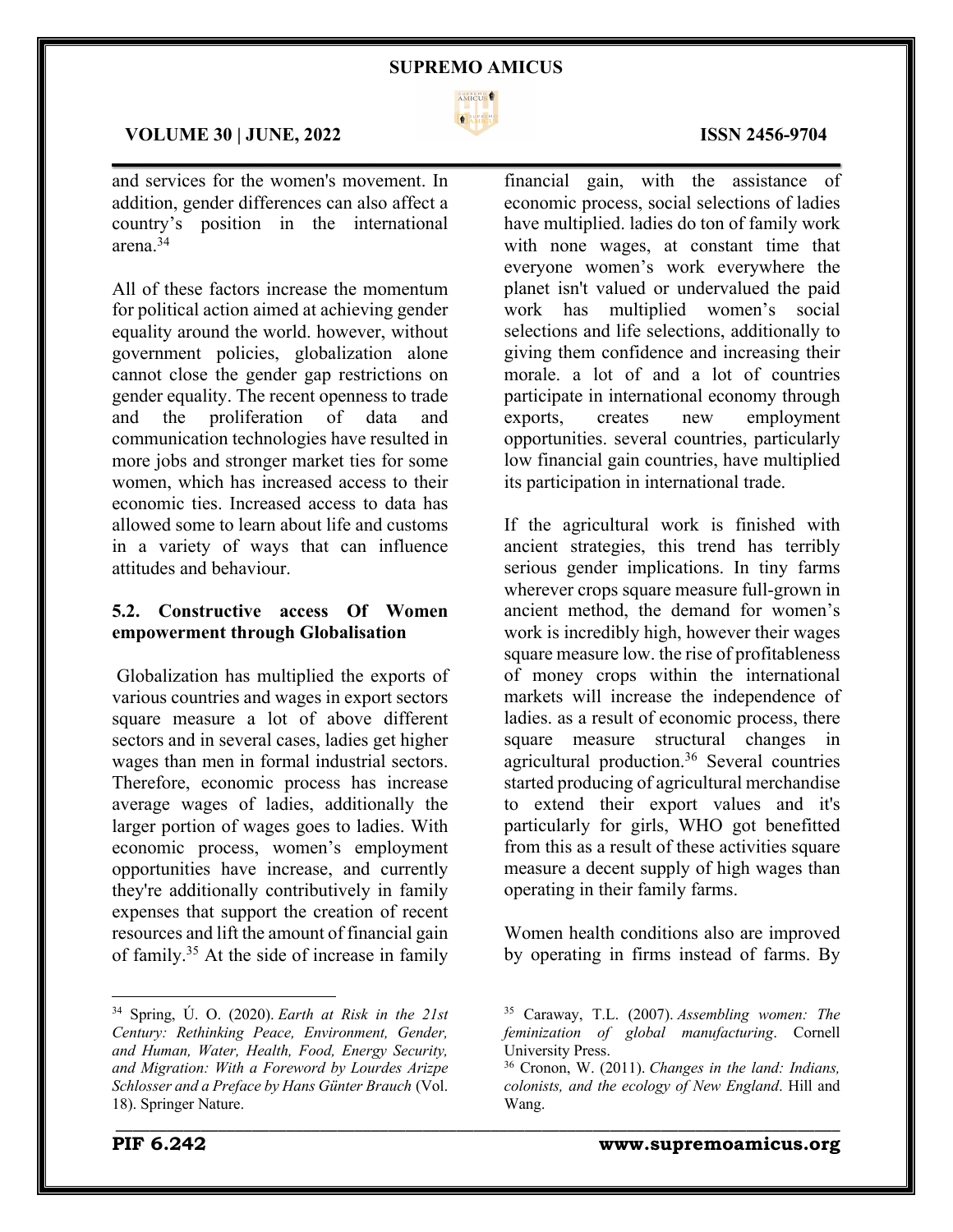

 $\mathcal{L}_\mathcal{L} = \mathcal{L}_\mathcal{L} = \mathcal{L}_\mathcal{L} = \mathcal{L}_\mathcal{L} = \mathcal{L}_\mathcal{L} = \mathcal{L}_\mathcal{L} = \mathcal{L}_\mathcal{L} = \mathcal{L}_\mathcal{L} = \mathcal{L}_\mathcal{L} = \mathcal{L}_\mathcal{L} = \mathcal{L}_\mathcal{L} = \mathcal{L}_\mathcal{L} = \mathcal{L}_\mathcal{L} = \mathcal{L}_\mathcal{L} = \mathcal{L}_\mathcal{L} = \mathcal{L}_\mathcal{L} = \mathcal{L}_\mathcal{L}$ 

\_\_\_\_\_\_\_\_\_\_\_\_\_\_\_\_\_\_\_\_\_\_\_\_\_\_\_\_\_\_\_\_\_\_\_\_\_\_\_\_\_\_\_\_\_\_\_\_\_\_\_\_\_\_\_\_\_\_\_\_\_\_\_\_\_\_\_\_\_\_\_\_\_\_\_\_\_\_\_\_\_\_\_\_\_

#### **VOLUME 30 | JUNE, 2022 ISSN 2456-9704**

operating in family farms, ladies paid nothing or terribly low wages however ladies get higher wages whereas operating in firms particularly in export industries. whereas talking concerning impact of economic process on ladies, we have a tendency to cannot ignore the impact of service sector. at this time, service sector is that the most significant sector. it'll not be wrong to say; service sector is equally necessary to industrial sector. Some service sectors like communication & info technology square measure achieving constant progress achieved by industrial sector. In terms of output, this sector is taken into account to be largest sector of all the economic sectors in terms of output and therefore the employment opportunities that is provides in several countries. By operating in informal sector, especially tiny business is taken into account the foremost necessary financial gain supply for the poor ladies.<sup>37</sup>

In a number of the quickest growing service sectors, demand for feminine employment is increasing like processing sector, industrial export sector, airlines, railways, banks and insurance firms. In developed countries thanks to enlargement within the service sector, ladies get lots of quality work. international firms provide job while not discriminating between men and ladies as a result of they add competitive setting and opt for the most effective staff notwithstanding their gender. It motivates a lot of ladies to induce the roles. economic process has opened many ways for men and ladies in Republic of India. As Republic of India was a restricted economy before 1991. once launching of "liberalization",

"globalization", "privatization" policy, several opportunities within the type of new jobs square measure out there for girls.

With economic process ladies are becoming higher wages, that raises self- confidence and independence among them. economic process has the ability to uproot the normal views towards ladies so that they will take an equal stance in society. As Republic of India may be a husbandman country, ladies get several opportunities to extend their financial gain level in agriculture sector. Women's magnitude relation in agriculture work is quite as compared to men. Not solely in agriculture sector, ladies are becoming edges from industrial sector and repair sector too. once the economic process has emerged, it's multiplied the living normal of individuals and specially for girls.

# **6. REFORMATIVE AND PREVENTIVE APPROACH FOR GENDER MAINSTREAMING AND END OF PATRIARCHY.**

As currently understood, gender mainstreaming encompasses all factors of planning, enforcing and monitoring any social, political or monetary action. A now no longer un usual place knowledge is that implementation involves adjustments in both internal organizational and external operational strategies. The former refers to adjustments needed internal businesses to encompass the dreams and values of gender mainstreaming and to adjust systems and strategies to meet the ones dreams. Changes may additionally encompass staffing and personnel guidelines which incorporates

<sup>37</sup> Kaur, P. (2018). Impact of globalization on women. *Global Journal of Commerce and Management Perspective*, *7*(2), 41-44.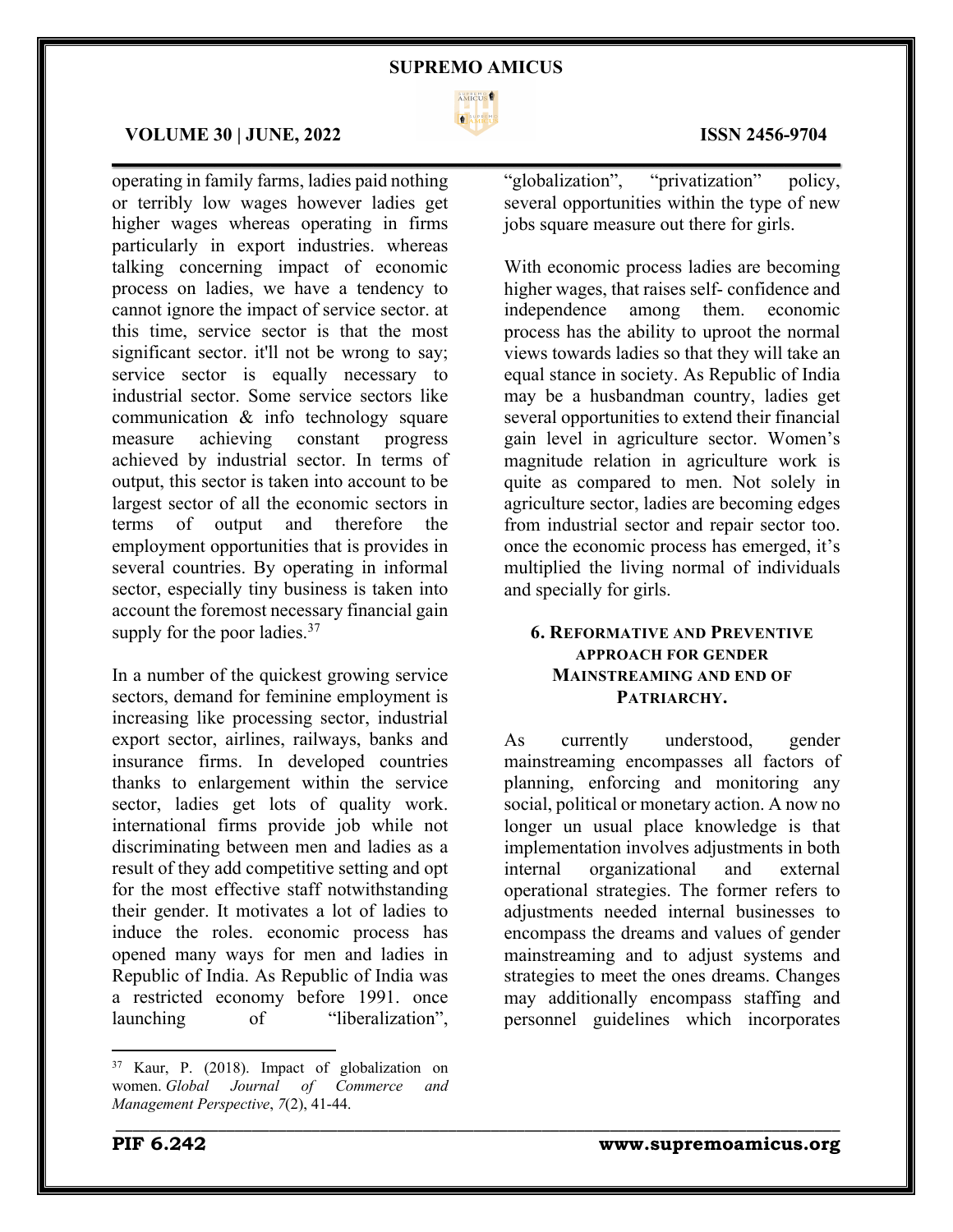

 $\mathcal{L}_\mathcal{L} = \mathcal{L}_\mathcal{L} = \mathcal{L}_\mathcal{L} = \mathcal{L}_\mathcal{L} = \mathcal{L}_\mathcal{L} = \mathcal{L}_\mathcal{L} = \mathcal{L}_\mathcal{L} = \mathcal{L}_\mathcal{L} = \mathcal{L}_\mathcal{L} = \mathcal{L}_\mathcal{L} = \mathcal{L}_\mathcal{L} = \mathcal{L}_\mathcal{L} = \mathcal{L}_\mathcal{L} = \mathcal{L}_\mathcal{L} = \mathcal{L}_\mathcal{L} = \mathcal{L}_\mathcal{L} = \mathcal{L}_\mathcal{L}$ 

\_\_\_\_\_\_\_\_\_\_\_\_\_\_\_\_\_\_\_\_\_\_\_\_\_\_\_\_\_\_\_\_\_\_\_\_\_\_\_\_\_\_\_\_\_\_\_\_\_\_\_\_\_\_\_\_\_\_\_\_\_\_\_\_\_\_\_\_\_\_\_\_\_\_\_\_\_\_\_\_\_\_\_\_\_

#### **VOLUME 30 | JUNE, 2022 ISSN 2456-9704**

hiring extra women or appointing a specific percentage to control positions or extra structural elements which incorporates changing the culture of the employer through gender equality mandates to make art work place extra egalitarian.38

The "external" dimension generally pertains to the steps needed to mainstream gender into development operations which incorporates design, implementation and evaluation. These steps may additionally encompass influencing dreams, strategies and useful resource allocations at the start and providing specialized gender technical input which incorporates gender assessment and technical assist for the design, implementation and evaluation phases.

In response to selection for gender mainstreaming many development businesses, private donors and NGOs took steps to place into impact mainstreaming guidelines. They set up gender units, hired gender specialists and accompanied gender training. Some businesses moreover made budget allocations. On the operational side, they required gender assessment at several ranges of development assist and some began going for walks with one-of-a-kind businesses which incorporates civil society or country governments and one-of-a-kind donors (Hannan 2004, NWFA 2002, UNESCAP 2003).39

# **6.2. Millennium Development Goals for Gender Mainstreaming.**

In practice, women's machineries executed a couple of roles as insurance coordinating units, information and assist corporations and advocates and catalysts (CIDA 2000). Like development businesses, they appointed gender specialists and launched training programs for all staff. A few countries moreover hooked up obligation mechanisms to assess progress.

The Millennium Declaration, unanimously followed via way of means of international leaders on the United Nations Millennium Summit in September 2000, represents an imaginative and prescient to enhance the lives of the peoples of the international. worldwide businesses have described eight separate Millennium Development Goals (MDGs) and connected to them a fixed of quantifiable and time-certain goals and a fixed of signs to screen development.<sup>40</sup> The desires encompass the discount of poverty and starvation and the combat towards illiteracy, gender inequalities, baby mortality, maternal health, disorder and environmental sustainability. Almost all the desires are to be met via way of means of 2015.

The MDGs have acquired unheard of assist from countrywide governments, UN groups and foremost improvement resource businesses which include World Bank as concrete manner to prioritize bad nations, direct improvement help and degree nations

<sup>38</sup> Miller, C., & Razavi, S. (1995). *Gender mainstreaming: A study of efforts by the UNDP, the World Bank and the ILO to institutionalize gender issues* (No. 4). UNRISD Occasional Paper.

 $39$  Mehra, R., & Gupta, G. R. (2006). Gender mainstreaming: making it happen. *International Center for Research on Women (ICRW)*.

<sup>40</sup> Declaration, U. M. (2000). *Road Map towards the Implementation of the United Nations Millennium Declaration, UN, New York*. A/56/326.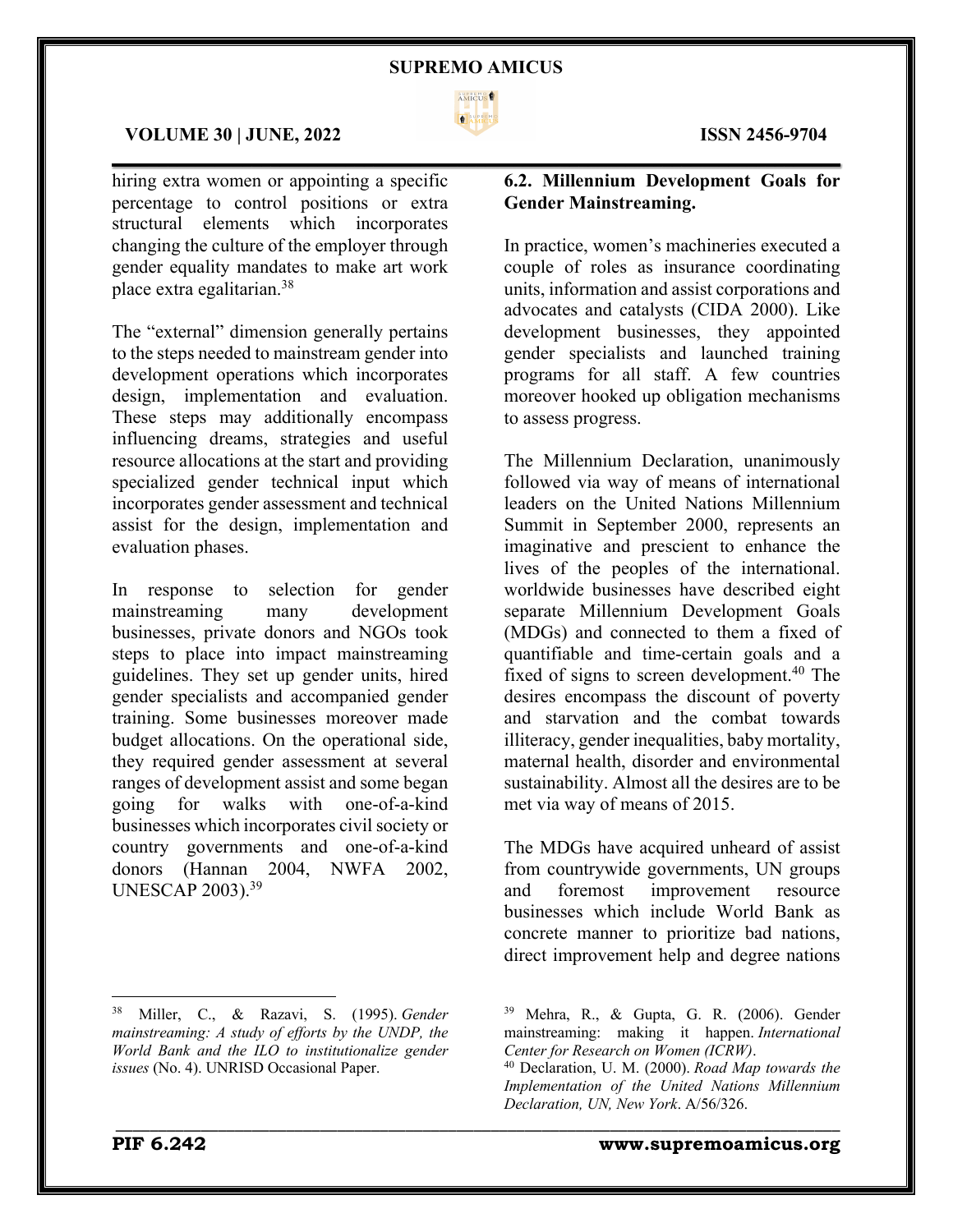

 $\mathcal{L}_\mathcal{L} = \mathcal{L}_\mathcal{L} = \mathcal{L}_\mathcal{L} = \mathcal{L}_\mathcal{L} = \mathcal{L}_\mathcal{L} = \mathcal{L}_\mathcal{L} = \mathcal{L}_\mathcal{L} = \mathcal{L}_\mathcal{L} = \mathcal{L}_\mathcal{L} = \mathcal{L}_\mathcal{L} = \mathcal{L}_\mathcal{L} = \mathcal{L}_\mathcal{L} = \mathcal{L}_\mathcal{L} = \mathcal{L}_\mathcal{L} = \mathcal{L}_\mathcal{L} = \mathcal{L}_\mathcal{L} = \mathcal{L}_\mathcal{L}$ 

\_\_\_\_\_\_\_\_\_\_\_\_\_\_\_\_\_\_\_\_\_\_\_\_\_\_\_\_\_\_\_\_\_\_\_\_\_\_\_\_\_\_\_\_\_\_\_\_\_\_\_\_\_\_\_\_\_\_\_\_\_\_\_\_\_\_\_\_\_\_\_\_\_\_\_\_\_\_\_\_\_\_\_\_\_

#### **VOLUME 30 | JUNE, 2022 ISSN 2456-9704**

development. MDGs, just like Beijing Platform, will go through a primary evaluation method in 2005. Heads of presidency will meet in New York in September for high-stage consultation of General Assembly of United Nations to degree development decide satisfactory countrywide techniques to gain the desires and set up worldwide partnerships with purpose to necessary.

United Nations Secretary-General Kofi Annan has tasked an impartial advisory body, the Millennium Project, to become aware of techniques to gain the desires. In addition, nations mentioned to the United Nations machine on their development in assembly their commitments. For women's advocates eager to increase the Beijing Platform desires, the MDG evaluation method comes at a vital time. The method represents a strategic possibility to combine the ten-yr. platform right into a broader improvement time table and to carry women's organizations in the direction of a more indepth speak with a number of authorities departments, ministries and stakeholders that span. past women's constituencies.<sup>41</sup>

Social structures and the human beings create and reproduce inequalities, individuals residing withinside the US these days are endorsed to just accept as actual with those white men are absolutely human; and because of the truth (only) white men are absolutely human, society is ready spherical their needs, fact is seen from their perspectives, their attributes are seen as most

valuable and productive, and they (naturally) dominate politics and lifestyle.

# **6.3. Approach of society to make an end of patriarchal civilization.**

Sociologists' cognizance on the social stratification of groups. Sociological perspectives on the social structures and forces causing group-based totally definitely inequalities can help us understand how the criminal tool must respond. In particular, sociologists working withinside the quite new region of masculinities offer valuable insights for feminists working withinside the law. Allan Johnson, a sociologist working in masculinities, calls our male-targeted, malerecognized, male-dominated social form patriarchy and identifies male distrust and fear of various men as patriarchy's middle motivating force.42 Patriarchal lifestyle values manage and domination most, because of the truth manage and domination of various men ensures one's non-public safety from them.

Although oppression of women isn't always the element of patriarchy, a social tool that is male-recognized, male-controlled, male targeted will necessarily charge masculinity and masculine inclinations over femininity and woman inclinations. In this form of tool, men (and women) can be endorsed to deal with women as beings best to fulfil male needs. Other social systems of group-based totally definitely oppression coexist with sexism in patriarchal structures. Race, ethnicity, religion, class, and plenty of various variables form inequality. Women,



<sup>41</sup> Lawrence, G. M. (2007). *The utility of communication strategies in the management of starehe constituency development fund* (Doctoral dissertation).

<sup>42</sup> Loury, G. C. (2000). *Social exclusion and ethnic groups: The challenge to economics*. Boston University, Institute for Economic Development.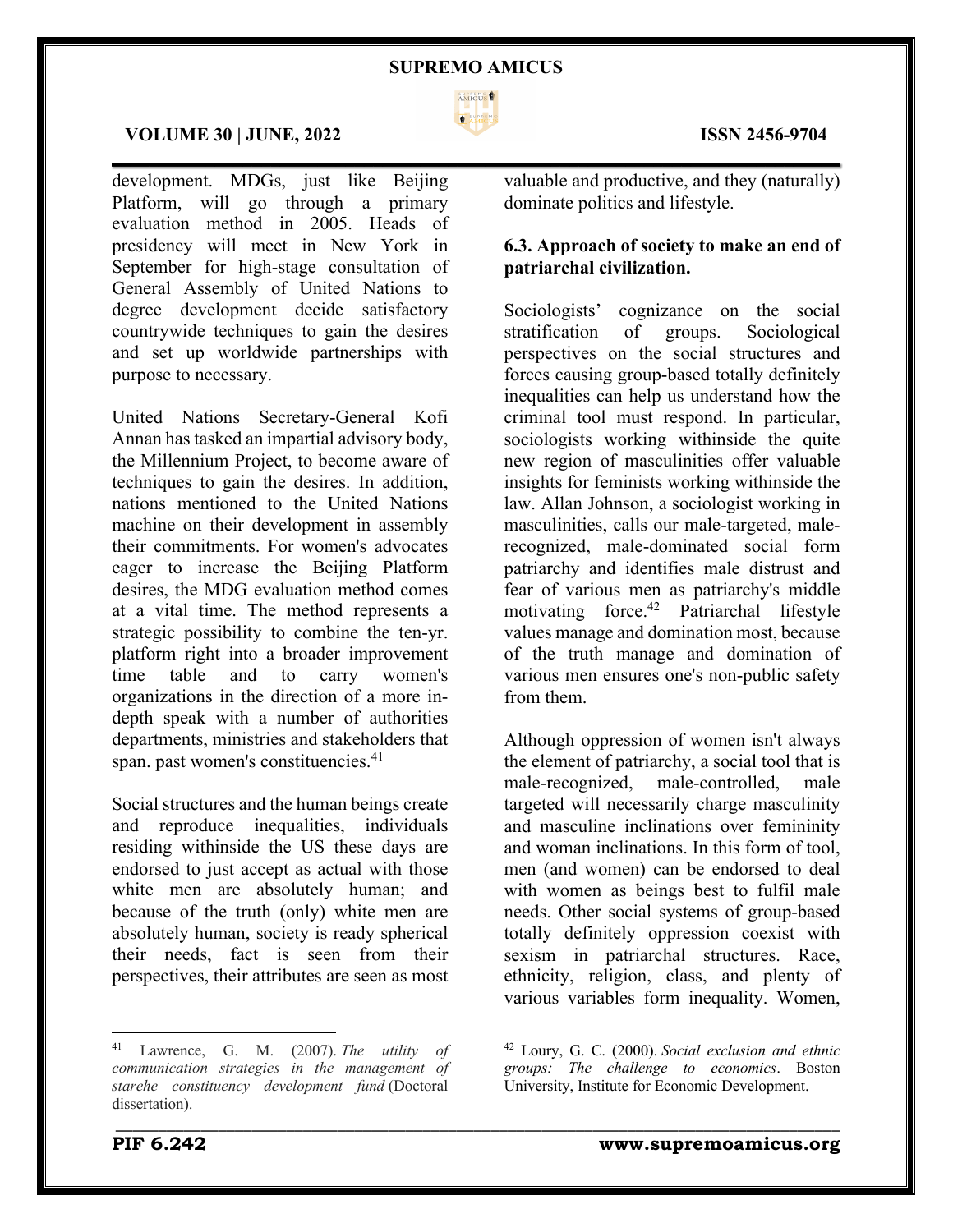

\_\_\_\_\_\_\_\_\_\_\_\_\_\_\_\_\_\_\_\_\_\_\_\_\_\_\_\_\_\_\_\_\_\_\_\_\_\_\_\_\_\_\_\_\_\_\_\_\_\_\_\_\_\_\_\_\_\_\_\_\_\_\_\_\_\_\_\_\_\_\_\_\_\_\_\_\_\_\_\_\_\_\_\_\_

#### **VOLUME 30 | JUNE, 2022 ISSN 2456-9704**

similarly to men, are privileged or disadvantaged via their positions along the one's variables. Women, similarly to men, can oppress those in more prone groups.<sup>43</sup> How masses privilege a person has been predicated upon on the social positions she occupies and the manner those positions are valued in her society. In cutting-edge American society, oppressions via race and class are interconnected factors of sexism.

Women's inequality cannot be nicely addressed truly via working to get women "a bigger piece of the pie." If this is all we do, some women will be successful. But the women who be successful can be people who are male-targeted and male recognized; who conform to patriarchal values; and who do now not significantly threaten the patriarchal order. Moreover, the ones women will themselves contribute to the oppression of various races, classes, and ethnicities, and of women who are a whole lot much less maletargeted and male-recognized and who are therefore more threatening to the recognition quo.

# **7. MYTH OF FEMINISM AND IMPLICATIONS OF GENDER BLINDNESS.**

Gender blindness refers back to the lack of awareness about how men and women are in any other case stricken by a state of affairs due to their unique roles, needs, popularity and priorities in their societies. Gender blindness can negatively have an effect on the goals of peace and protection operations, because of the reality a failure to take the versions amongst men and women into attention results in an incomplete fact of the

vicinity of operation, the host populace, and the war in general.<sup>44</sup> These consequences in useless in place of clearly inequitable safety operations. DDR's protection dreams are to break the chain of command, and to disarm and demobilize stopping forces.

An ordinary DDR operation completely dreams male opponents for disarmament. This is due to the fact, in general, most effective male fighters manage the guns cache, so most effective male fighters are capable of meet the UN necessities to show in weapons and ammunition. Since most effective the guys can flip withinside the required wide variety of guns, most effective they'll be registered with the UN and one-ofa-kind multilateral groups as beneficiaries of the reintegration effort. As beneficiaries, they will gain get admission to education, jobs, and month - to - month cash benefits. Leaving aside the inequity inherent in such an approach, protection itself turns into elusive.

# **7.1. The end of the underlying mentality and hatred of protecting civilians.**

Women, boys, and women previously related to the preventing forces nevertheless need to get entry to guns and are frequently directed with the aid of using the male "commanders" to cowl them in thriller locations. Since the girls and children are not officially demobilized, they are omitted of the reintegration programs. Furthermore, they keep to have a look at orders from the male ex-warring parties even after the transition to peace has begun. The chain of command has now not been broken and the population remains armed however the DDR effort. A

<sup>43</sup> Smith, D. E. (1992). Sociology from women's experience: A reaffirmation. *Sociological theory*, *10*(1), 88-98.

<sup>44</sup> Iversen, T., & Rosenbluth, F. (2010). *Women, Work, and Politics*. Yale University Press.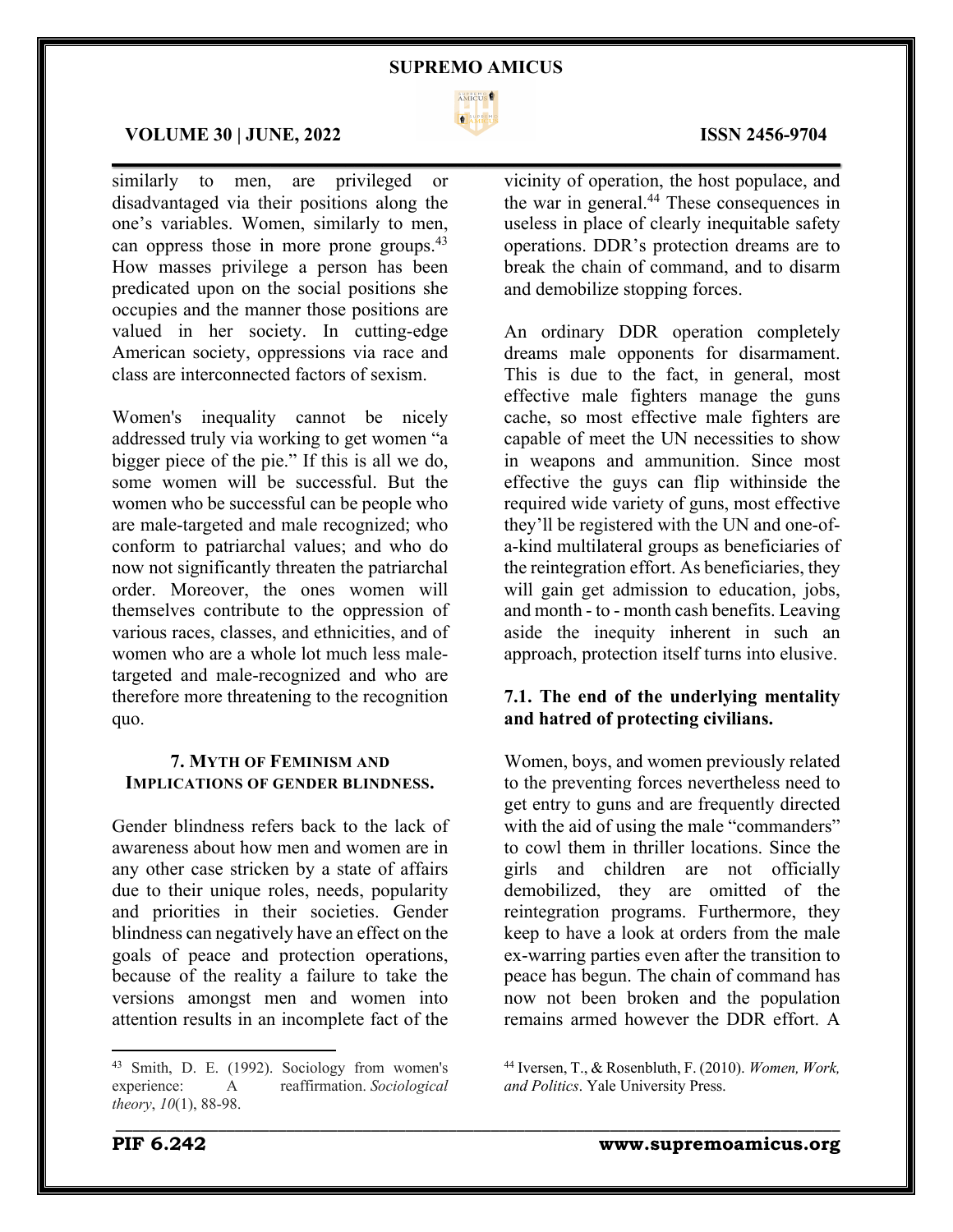

 $\mathcal{L}_\mathcal{L} = \mathcal{L}_\mathcal{L} = \mathcal{L}_\mathcal{L} = \mathcal{L}_\mathcal{L} = \mathcal{L}_\mathcal{L} = \mathcal{L}_\mathcal{L} = \mathcal{L}_\mathcal{L} = \mathcal{L}_\mathcal{L} = \mathcal{L}_\mathcal{L} = \mathcal{L}_\mathcal{L} = \mathcal{L}_\mathcal{L} = \mathcal{L}_\mathcal{L} = \mathcal{L}_\mathcal{L} = \mathcal{L}_\mathcal{L} = \mathcal{L}_\mathcal{L} = \mathcal{L}_\mathcal{L} = \mathcal{L}_\mathcal{L}$ 

\_\_\_\_\_\_\_\_\_\_\_\_\_\_\_\_\_\_\_\_\_\_\_\_\_\_\_\_\_\_\_\_\_\_\_\_\_\_\_\_\_\_\_\_\_\_\_\_\_\_\_\_\_\_\_\_\_\_\_\_\_\_\_\_\_\_\_\_\_\_\_\_\_\_\_\_\_\_\_\_\_\_\_\_\_

### **VOLUME 30 | JUNE, 2022 ISSN 2456-9704**

few years ago, UN, with the reason of developing gender equality, set goals to increase the proportion of lady police in UN Missions to 20% with the aid of using 2014.

The purpose wasn't finished due to the fact member states do now not have enough female police to put in to UN forces. However, despite the fact that there is a boom withinside the huge kind of female police deployed; this does not constantly suggest the extended numbers will replicate gender equality on the job. Simply deploying individual female military officers, police or all-female gadgets to the sector does now not guarantee that they may be capable of perform their duties. On 2011, "Although a number of the interviewed battalions have promoted an extended participation of navy women in peacekeeping operations, women are not withinside the primary line and for this reason do now no longer take part in sports including patrols and checkpoints which have greater touch with the populace.<sup>45</sup>

Usually, they are restricted to the base." In another example, alevin though the UN Stabilization Force in Haiti knowledgeable licensed lady Haitian police officers to examine crimes of gender-based totally definitely violence, the ones police officers had been subsequently given only administrative duties and could not vicinity their training into practice. Even if there are an enormous huge form of women deployed to a mission, if they are now not posted to the sphere, they cannot have interaction with the close by population, and consequently cannot acquire key information from close by women or help to decorate and inform the internal planning and operations of the mission. When a gender mindset isn't always used to understand the close by population that a mission is serving, opportunities to create sturdy conditions are lost.

For example, if a mission identifies a nice community at risk in its area of operation, the mission needs to decide to provide a training on evacuation to the nearby populace on the way to save you casualties in a crisis. However, if each male and females do now no longer attend the education, it will likely be useless.<sup>46</sup> This is due to the fact all through a catastrophe or warfare, guys and boys are the primary to both be a part of the preventing or run away, leaving the ladies, elderly, and younger youngsters behind. It is the ladies who're left to take care of the elderly, the sick, and the youngsters. And it is the women who may gain the most from training on evacuation to protect themselves and their communities. This is specifically actual whilst the UN now doesn't have an explicit mandate to protect civilians. Therefore, gender attention in making plans and enforcing this kind of education is severely vital to creating such education powerful for the whole network, each male and females.

# **8. POLITICS AND SHORT COMINGS OF GENDER MAINSTREAMING.**

So, a way we've tested the manner of introducing gender mainstreaming, which highlights bureaucratic actors, particularly femocrats, and the political elite, suggesting a top –down development. However, searching on the politics of gender mainstreaming well-known shows any other

<sup>45</sup> Katzenstein, M. F. (1998). *Faithful and fearless: Moving feminist protest inside the church and military* (Vol. 188). Princeton University Press.

<sup>46</sup> McBride, J. (2011). *Frank Capra: the catastrophe of success*. Univ. Press of Mississippi.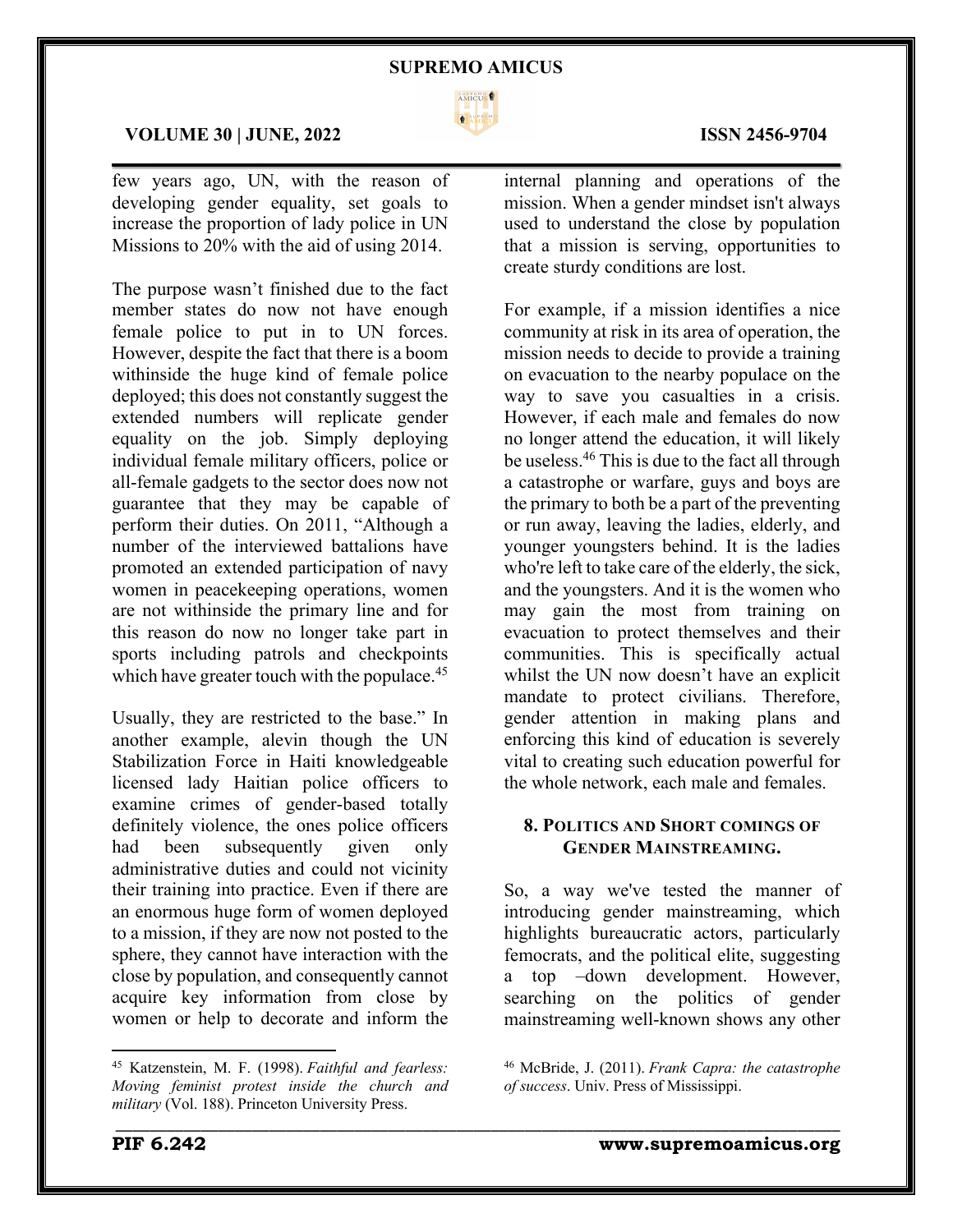

endorsement.

\_\_\_\_\_\_\_\_\_\_\_\_\_\_\_\_\_\_\_\_\_\_\_\_\_\_\_\_\_\_\_\_\_\_\_\_\_\_\_\_\_\_\_\_\_\_\_\_\_\_\_\_\_\_\_\_\_\_\_\_\_\_\_\_\_\_\_\_\_\_\_\_\_\_\_\_\_\_\_\_\_\_\_\_\_

#### **VOLUME 30 | JUNE, 2022 ISSN 2456-9704**

dimension – the function of insiders and outsiders and an insider –outsider dynamic wherein civil society actors and especially ladies' motion actors have assumed unique significance. An element contributing to this dynamic is that the ladies' motion has now no longer avoided enticing the State.<sup>47</sup>

As we've seen, each insider (femocrats) and outsiders (ladies' motion actors) placed gender mainstreaming at the political agenda. Their movements complemented every different due to variations withinside the cognizance in their concrete proposals. The improvements of the femocrats specially targeting strengthening gender equality machinery, whilst motion actors centred on coverage content. In addition, motion actors had been critical to the manner of putting a gender equality angle into an increasing quantity of coverage regions and influencing rules in the one's regions. Women politicians additionally performed a function in crucial ways.48 Feminists from the Social Democratic celebration, the Left celebration and the Greens had been liable for drafting the countrywide gender equality plan for  $2003 - 2006$ .

The plan distinctive the subsequent 3 steps had to put into effect gender mainstreaming, maintaining the manner on track. In addition, ladies' politicians promoted rules accommodating motion worries in order that a gender equality angle became integrated in those coverage regions. Increasingly motion actors got here out in prefer of strengthening

gender equality machinery.49 The election platform of the feminist celebration (Feminist's initiative), shaped in 2005, furnished the maximum enthusiastic

It contained a robust plank to enhance gender equality machinery, calling for a parliamentary committee on gender affairs, a ministry for gender equality and a brand new critical administrative organization. Thus, the gender motion stored the problem at the agenda, making it tough for choice makers to disregard it. In specific the status quo of an administrative organization became administrative organization became controversial. Not simplest did competition events push aside the proposal, numerous crucial administrative corporations additionally antagonistic its status quo. The Social Democratic Minister for Gender Equality rejected the proposals for different administrative answers in prefer of an organization for gender equality.

The internal policy of introducing gender mainstreaming has been a long and controversial process. The definition or sale of the gender mainstreaming has highlighted that it represents an improvement in policies. This structure had a particular resonance at a time of reform of public management to make the public sector more efficient. The gender mainstreaming definition competition focused on gender equality effectiveness.<sup>50</sup> Directors lobbied for efficiency and effectiveness, and often solutions that would weaken the gender equality mechanism;

# $\mathcal{L}_\mathcal{L} = \mathcal{L}_\mathcal{L} = \mathcal{L}_\mathcal{L} = \mathcal{L}_\mathcal{L} = \mathcal{L}_\mathcal{L} = \mathcal{L}_\mathcal{L} = \mathcal{L}_\mathcal{L} = \mathcal{L}_\mathcal{L} = \mathcal{L}_\mathcal{L} = \mathcal{L}_\mathcal{L} = \mathcal{L}_\mathcal{L} = \mathcal{L}_\mathcal{L} = \mathcal{L}_\mathcal{L} = \mathcal{L}_\mathcal{L} = \mathcal{L}_\mathcal{L} = \mathcal{L}_\mathcal{L} = \mathcal{L}_\mathcal{L}$

<sup>47</sup> Schreiber, R. (2008). *Righting feminism: Conservative women and American politics*. OUP USA.

<sup>48</sup> Henry, K. I. (1996). *Community development and community-based participatory action research: A learning team* (Doctoral dissertation, Texas A&M University).

<sup>49</sup> Blumberg, R. L. (2007). *Gender bias in textbooks: A hidden obstacle on the road to gender equality in education*. Paris: Unesco.

<sup>50</sup> Tiessen, R. (2007). *Everywhere/nowhere: Gender mainstreaming in development agencies*. Kumarian Press.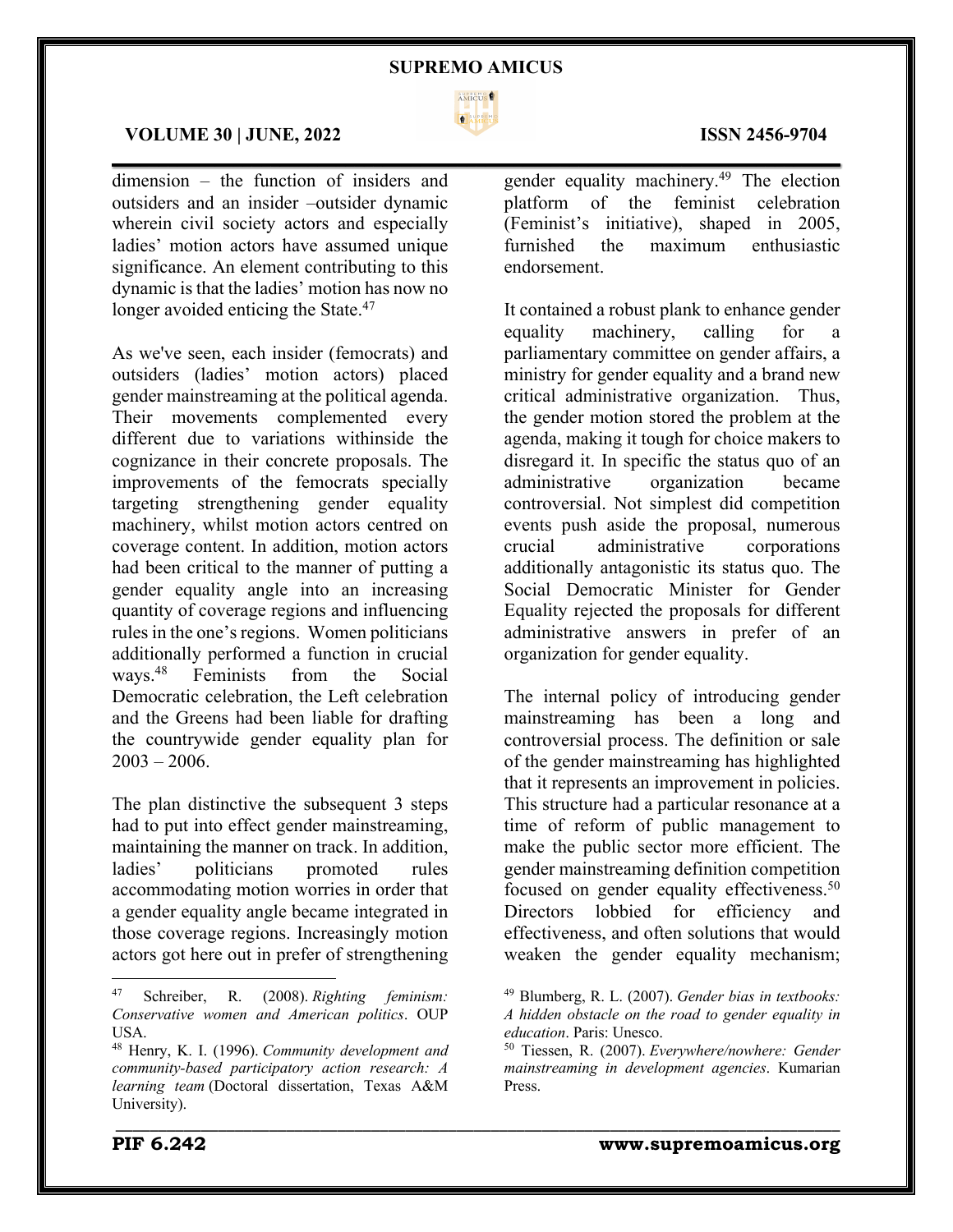

 $\mathcal{L}_\mathcal{L} = \mathcal{L}_\mathcal{L} = \mathcal{L}_\mathcal{L} = \mathcal{L}_\mathcal{L} = \mathcal{L}_\mathcal{L} = \mathcal{L}_\mathcal{L} = \mathcal{L}_\mathcal{L} = \mathcal{L}_\mathcal{L} = \mathcal{L}_\mathcal{L} = \mathcal{L}_\mathcal{L} = \mathcal{L}_\mathcal{L} = \mathcal{L}_\mathcal{L} = \mathcal{L}_\mathcal{L} = \mathcal{L}_\mathcal{L} = \mathcal{L}_\mathcal{L} = \mathcal{L}_\mathcal{L} = \mathcal{L}_\mathcal{L}$ 

\_\_\_\_\_\_\_\_\_\_\_\_\_\_\_\_\_\_\_\_\_\_\_\_\_\_\_\_\_\_\_\_\_\_\_\_\_\_\_\_\_\_\_\_\_\_\_\_\_\_\_\_\_\_\_\_\_\_\_\_\_\_\_\_\_\_\_\_\_\_\_\_\_\_\_\_\_\_\_\_\_\_\_\_\_

### **VOLUME 30 | JUNE, 2022 ISSN 2456-9704**

while feminists and femocracies have emphasized gender equality as a key element of integration. The strengths of femocrats were the government's strong commitment to gender mainstreaming, the continuity of the staff of gender equality division and the growing presence of the femocrats due to gender mainstreaming and gender dimension.<sup>51</sup>

# **CONCLUSION**

Taking under consideration withinside the design, implementation and revision of country wide wooded area applications upload fee to those programmed applications. Efforts to contain ladies each as direct individuals and as beneficiaries can assist them advantage popularity in and outdoor the context of the project.

# **Increase the possibilities of fulfilment of actions:**

Forest making plans that takes under consideration the gender-primarily based totally department of exertions and get entry to sources and gender-primarily based totally manage of sources will bring about improvement tasks primarily based totally on greater entire facts. In addition, terrible affects may be averted if there are ensures that wooded area useful resource control choices made through the women and men worried replicate the manner wooded area sources are used and managed.

#### **More green use of sources:**

Taking under consideration social, environmental, technical and monetary issues will make sure that improvement sports make higher use of to be had sources, which can be regularly an increasing number of scarce. The involvement of corporations and those who are not commonly worried in making plans and decision-making can regularly cause the gathering of facts that couldn't in any other case be obtained, to higher concentrated on of numerous goal corporations and lowering the space among wealthy and poor.

### **Exploiting neighbourhood understanding:**

Exploiting the respective understanding of men and women at the control and conservation of herbal sources and organic range will increase the possibilities of fulfilment of wooded area applications. By gathering gender-differentiated statistics for making plans and control, possibly make sure that this precious supply of neighbourhood technical understanding is absolutely utilized.

#### **Strengthen institutional capacities:**

Training of planners, foresters, technicians and extension sellers withinside the use of making plans tools (including speedy rural appraisal, participatory rural appraisal, sociomonetary and gender evaluation, etc.) will stimulate a participatory making plans process. additionally boom the capability of people and establishments to deal with social, monetary and environmental troubles in wooded area improvement. This kind of

<sup>51</sup> Lang, S. (2009). Contested institutionalisation: women's policy agencies and challenges to gender equality in Germany. *German politics*, *18*(1), 55-70.